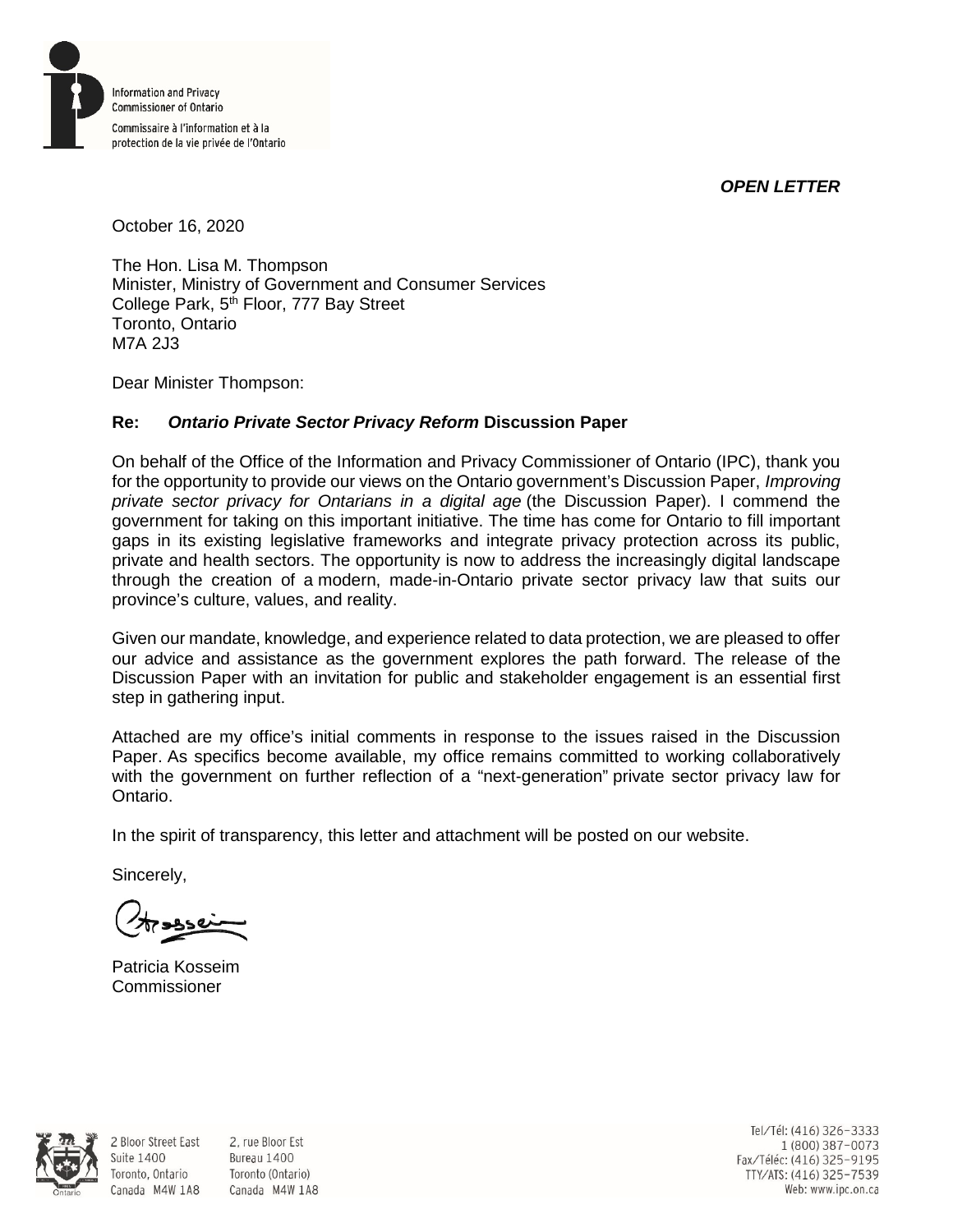### **IPC Comments on the Ontario Government's Discussion Paper:** *"Ontario Private Sector Privacy Reform: Improving private sector privacy for Ontarians in a digital age"*

Table of Contents

- A. [Introduction](#page-1-0) (p. 1)
	- 1. [A time of mounting urgency](#page-1-1) (p. 1)
	- 2. [Privacy as an enabler](#page-2-0) (p. 2)
	- 3. [The evolving global context](#page-3-0) (p. 3)
	- 4. [Why Ontario? Why now?](#page-4-0) (p. 4)
	- 5. [Key principles](#page-6-0) (p. 6)
	- 6. [Ontario's opportunity in a nutshell](#page-8-0) (p. 8)
- B. [Comments on the government's proposed areas for reform](#page-8-1) (p. 8)
	- 1. [Transparency](#page-8-2) (p. 8)
	- 2. [Consent](#page-11-0) (p. 11)
	- 3. [Erasure](#page-15-0) (p. 15)
	- 4. [Portability](#page-18-0) (p. 18)
	- 5. [Oversight, compliance,](#page-20-0) and enforcement (p. 20)
	- 6. [De-identification](#page-23-0) (p. 23)
	- 7. [Scope and application](#page-25-0) (p. 25)
	- 8. [Data sharing](#page-26-0) (p. 26)
- C. [Conclusion](#page-28-0) (p. 28)

## **DESIGNING A MODERN PRIVACY FRAMEWORK**

## <span id="page-1-0"></span>**A. Introduction**

 $\overline{a}$ 

The Information and Privacy Commissioner of Ontario (IPC) is pleased to file this submission in response to the government's call for comments on its August 13, 2020 Discussion Paper, "*Ontario Private Sector Privacy Reform: Improving private sector privacy for Ontarians in a digital age*" (the Discussion Paper). [1](#page-1-2) We applaud the government for initiating such an important dialogue, especially during this critical time.

## <span id="page-1-1"></span>**1. A time of mounting urgency**

The mounting pressures for a made-in-Ontario private sector privacy law have become even more urgent in the current COVID-19 context. Consumers are now, more than ever, vulnerable to privacy and security risks as they carry out most of their lives online to heed social distancing warnings. This includes working remotely, following on-line classes, attending virtual health appointments and socializing with their friends using social networking platforms. For example,

<span id="page-1-2"></span><sup>1</sup> Ontario Government, ["Ontario Private Sector Privacy Reform: Improving private sector privacy for](https://www.ontariocanada.com/registry/showAttachment.do?postingId=33967&attachmentId=45716)  [Ontarians in a digital age"](https://www.ontariocanada.com/registry/showAttachment.do?postingId=33967&attachmentId=45716) (13 August 2020), retrieved on September 28, 2020.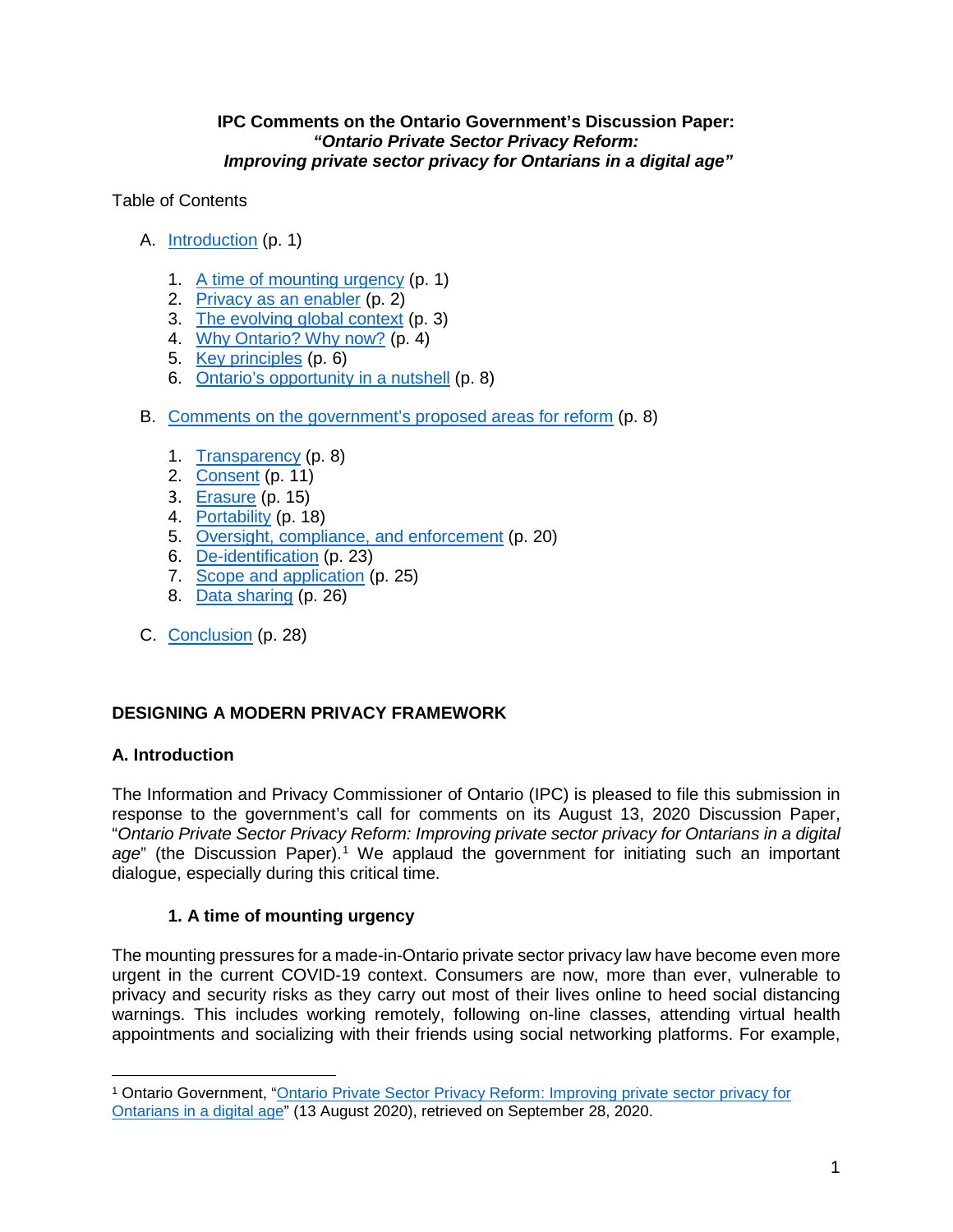according to Statistics Canada, e-commerce retail sales had already surged by almost 100% from February to May [2](#page-2-1)020<sup>2</sup> and telework capacity has been estimated to accommodate up to 85% of the workforce in some sectors, and much less so in others, having potentially disproportionate impacts with "far-reaching social and economic implications". [3](#page-2-2)

For their part, businesses are under pressure like never before as they try to pivot quickly from established practices to develop new products and solutions and find more flexible ways of delivering their services. A McKinsey study shows that the rate of business digital adoption accelerated five years forward in just eight weeks following the onset of COVID-19[.4](#page-2-3)

Governments recognize the importance of reaching out across traditional lines and silos and enabling cooperation with private sector organizations to help solve some of the most vexing economic, health, and social problems the world has seen in decades. The collaboration among the Federal Government, provincial governments, Google, Apple, Shopify, and Blackberry that led to the successful development and launch of the COVID Alert App is an excellent example of such collaboration.<sup>[5](#page-2-4)</sup>

## <span id="page-2-0"></span>**2. Privacy as an enabler**

 $\overline{a}$ 

Consumers, businesses, and governments have all come to the shared realization that privacy protection, far from impeding innovative solutions, is key to enabling their success.

To drive up adoption rates for any new product or service, consumers must fundamentally trust it. Yet, hidden consumer profiling practices, over-zealous data collection, and careless technological developments, coupled with high-profile data breaches and ransomware attacks have rattled consumers' confidence.<sup>[6](#page-2-5)</sup> Only if people believe that their sense of privacy, autonomy and dignity is being respected and upheld will they come to trust alternate service delivery models and adopt new information technologies on offer. And only with the public's trust and willingness to embrace innovation will Ontarians' economic, health, and social well-being improve and thrive over time.

For their part, businesses and other organizations need a regulatory regime for privacy protection that is principles-based, fair and well-balanced, pragmatic, flexible, and proportionate. They need an agile and supportive regulator with modern tools to incentivize responsible innovation, not

<span id="page-2-1"></span><sup>&</sup>lt;sup>2</sup> Statistics Canada, "Retail e-commerce and COVID-19: How online shopping opened doors while many [were closing"](https://www150.statcan.gc.ca/n1/pub/45-28-0001/2020001/article/00064-eng.htm) (24 July 2020), retrieved on October 11, 2020.

<span id="page-2-2"></span><sup>&</sup>lt;sup>3</sup> Statistics Canada, "Running the economy remotely: Potential for working from home during and after [COVID-19"](https://www150.statcan.gc.ca/n1/pub/45-28-0001/2020001/article/00026-eng.htm), (28 May 2020), retrieved on October 13, 2020.

<span id="page-2-3"></span><sup>&</sup>lt;sup>4</sup> McKinsey Digital, ["The COVID-19 recovery will be digital: A plan for the first 90 days"](https://www.mckinsey.com/business-functions/mckinsey-digital/our-insights/the-covid-19-recovery-will-be-digital-a-plan-for-the-first-90-days) (14 May 2020), retrieved on October 11, 2020.

<span id="page-2-4"></span><sup>&</sup>lt;sup>5</sup> Ontario Government, ["COVID Alert Available for Download Beginning Today"](https://news.ontario.ca/en/release/57862/covid-alert-available-for-download-beginning-today) (21 July 2020), retrieved on October 11, 2020.

<span id="page-2-5"></span><sup>6</sup> According to a 2018-2019 national survey conducted on behalf of the Office of the Privacy Commissioner of Canada, 92% of survey participants expressed some level of concern about their privacy, and 45% did not feel that businesses generally respect their privacy rights. Eighty-eight percent (88%) of survey participants were at least somewhat concerned about organizations using their online information to make decisions about them, and 74% have not installed or have uninstalled apps because they were concerned about the personal information they were being asked to provide. Office of the Privacy Commissioner of Canada, ["2018-19 Survey of Canadians on Privacy"](https://www.priv.gc.ca/en/opc-actions-and-decisions/research/explore-privacy-research/2019/por_2019_ca/) (March 2019), retrieved on August 25, 2020.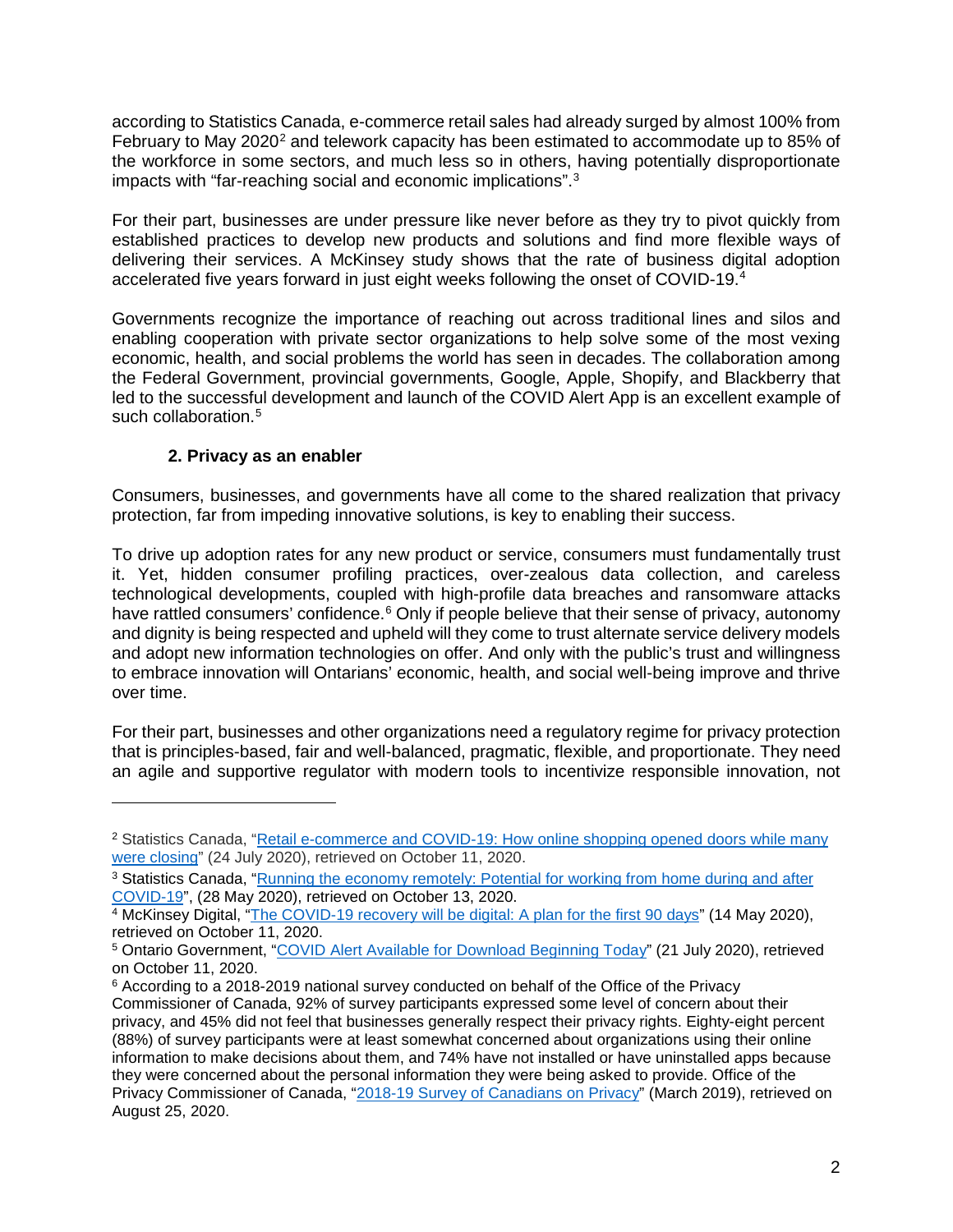dampen it. They need a clear framework of predictable rules that are interoperable with those of other jurisdictions in Canada and abroad. Such rules need to be enforced with due regard to procedural fairness, in a manner that rewards good behaviour and levels the playing field for all competitors in the marketplace. Without that, non-compliant organizations will continue to get away with bad behaviour, inevitably winning out at the expense of responsible organizations that expend additional resources to treat consumers respectfully and appropriately safeguard their personal information.

The Ontario government is looking to capitalize on innovative digital approaches to deliver more cost-efficient and personalized services to Ontarians. [7](#page-3-1) Where appropriate, the government wants to work with commercial partners to realize the benefits of information technologies and alleviate costs that can no longer be sustained by the public purse alone. It wishes to attract investors and create fertile ground for developing new business models to boost the economy. To do all of this, Ontario needs a modern, comprehensive, and coherent privacy regime with an independent regulator whose oversight authority provides a one-stop-shop for resolving issues at the intersection of public, private, and health sectors interoperably with that of other jurisdictions. It also needs an effective privacy governance framework that evaluates the broader ethical considerations of using personal information, by realigning risks and benefits to protect the public interest, considering local culture and values.

## <span id="page-3-0"></span>**3. The evolving global context**

Many jurisdictions around the globe have undertaken legislative initiatives like the one Ontario is considering. The European Union's *General Data Protection Regulation* (the GDPR), [8](#page-3-2) in effect since May 2018, has been a global game-changer, requiring legislative reforms throughout its member states and inspiring reforms beyond. Places as close-by as the UK, Norway, Iceland, and Lichtenstein, and as far away as Japan, Thailand, and Brazil have reformed their data protection laws to align with the GDPR, while others, like India, are in the course of doing so. Gartner predicts that "by 2023, 65% of the world's population will have its personal information covered under modern privacy regulations, up from 10% today".[9](#page-3-3) Many of these initiatives are driven by the desire to obtain or maintain "adequacy" status under Article 45 of the GDPR<sup>[10](#page-3-4)</sup> that allows for cross-border data flows and facilitates international trade with the European Union.

The *California Consumer Privacy Act* (the CCPA), [11](#page-3-5) another highly influential privacy protection regime introduced in 2018, aims to protect the privacy rights of consumers who are residents of California, backed up by strong enforcement measures. The CCPA is narrower in scope than the GDPR, though in many ways comparable.<sup>[12](#page-3-6)</sup> In the absence of a comprehensive United States federal privacy law, the CCPA has set in motion a wave of similar laws and bills at the state level.  $^{\rm 13}$  $^{\rm 13}$  $^{\rm 13}$ 

<span id="page-3-1"></span> $\overline{a}$ <sup>7</sup> Ontario government, ["Ontario Delivers Simpler, Faster, Better Services for Ontarians with New Digital](https://news.ontario.ca/en/backgrounder/52026/ontario-delivers-simpler-faster-better-services-for-ontarians-with-new-digital-plan)  [Plan"](https://news.ontario.ca/en/backgrounder/52026/ontario-delivers-simpler-faster-better-services-for-ontarians-with-new-digital-plan) (30 April, 2019) retrieved on August 31, 2020.

<span id="page-3-2"></span><sup>8</sup> [Regulation \(EU\) 2016/679, General Data Protection Regulation.](https://gdpr-info.eu/)

<span id="page-3-3"></span><sup>&</sup>lt;sup>9</sup> Gartner, "Gartner Says By 2023, 65% of the World's Population Will Have Its Personal Data Covered [Under Modern Privacy Regulations"](https://www.gartner.com/en/newsroom/press-releases/2020-09-14-gartner-says-by-2023--65--of-the-world-s-population-w) (14 September, 2020) retrieved on October 11, 2020.

<span id="page-3-4"></span><sup>10</sup> Article 45, [Regulation \(EU\) 2016/679, General Data Protection Regulation.](https://gdpr-info.eu/)

<span id="page-3-5"></span><sup>11</sup> [1.81.5. California Consumer Privacy Act of 2018 \[1798.100 -](http://leginfo.legislature.ca.gov/faces/codes_displayText.xhtml?division=3.&part=4.&lawCode=CIV&title=1.81.5) 1798.199].

<span id="page-3-6"></span><sup>&</sup>lt;sup>12</sup> Future of Privacy Forum ["Comparing privacy laws: GDPR v. CCPA"](https://fpf.org/wp-content/uploads/2018/11/GDPR_CCPA_Comparison-Guide.pdf) and Practical Law "CCPA and [GDPR Comparison Chart"](https://iapp.org/media/pdf/resource_center/CCPA_GDPR_Chart_PracticalLaw_2019.pdf) retrieved on August 31, 2020.

<span id="page-3-7"></span><sup>13</sup> See as examples, Maine, *[An Act To Protect the Privacy of Online Customer Information,](http://www.mainelegislature.org/legis/bills/getPDF.asp?paper=SP0275&item=9&snum=129)* Nevada [Senate Bill No. 220,](https://www.leg.state.nv.us/App/NELIS/REL/80th2019/Bill/6365/Text) Massachusetts, *[Bill S120](https://malegislature.gov/Bills/191/SD341) [Massachusetts Data Privacy Law](https://malegislature.gov/Bills/191/SD341)*, New York, *[Senate Bill](https://www.nysenate.gov/legislation/bills/2019/s5642)  [S5642 New York Privacy Act,](https://www.nysenate.gov/legislation/bills/2019/s5642)* and Maryland, *[Senate Bill 613 Maryland Online Consumer Protection Act.](http://mgaleg.maryland.gov/mgawebsite/legislation/details/sb0613?ys=2019rs)*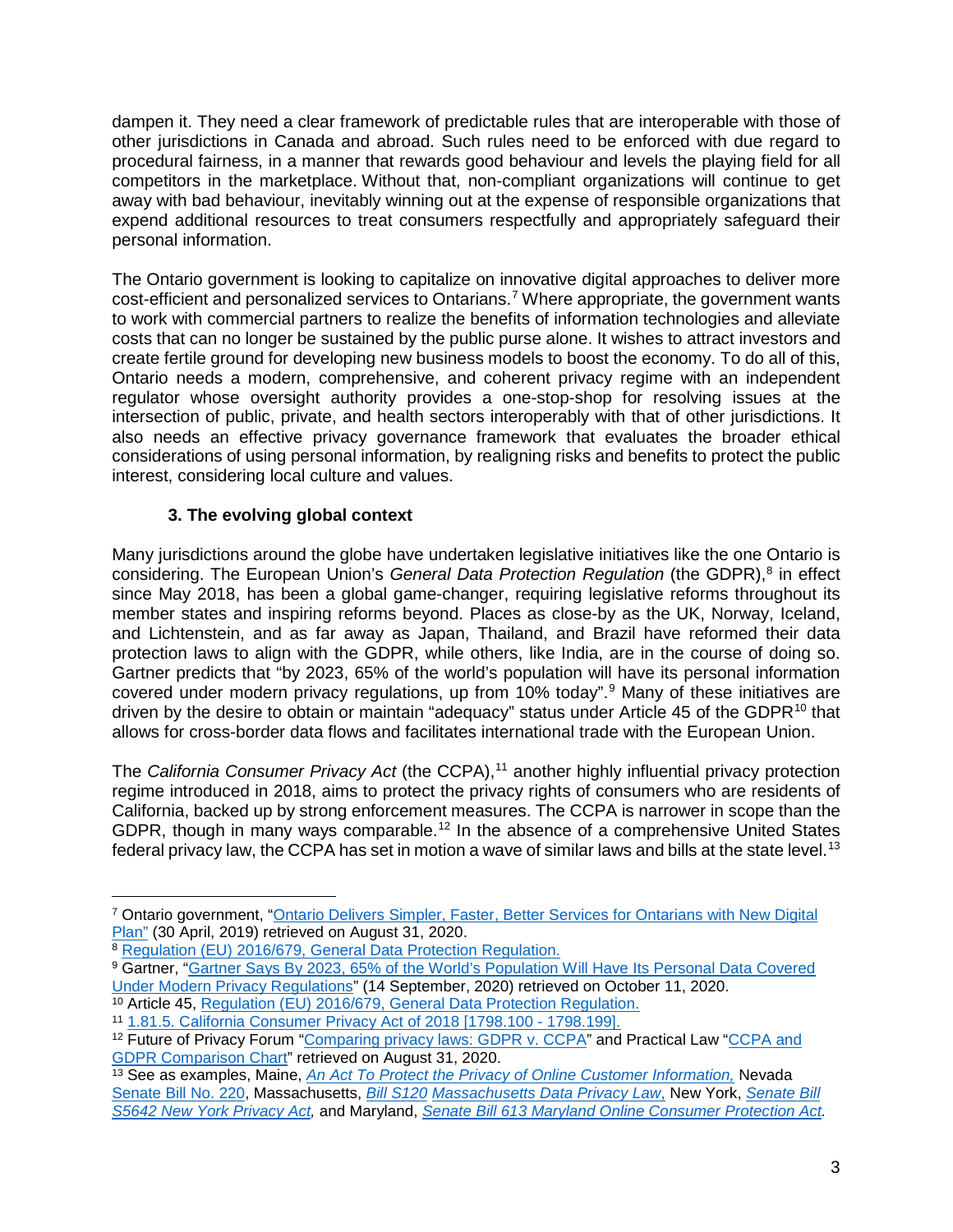Closer to home, Quebec, the first Canadian province to have adopted private sector privacy legislation in 1993, is considering a complete overhaul of its first-generation law. Inspired by the GDPR, the government of Quebec recently tabled Bill 64, "*An Act to modernize legislative provisions as regards the protection of personal information*" (Bill 64). [14](#page-4-1) The bill overhauls Quebec's privacy protection regime in both the public and private sectors, with additional individual rights and much stronger enforcement, including the possibility for the Commission d'accès à l'information to institute penal proceedings for offences and impose significant monetary penalties.

Privacy protection has become the "question du jour" that has seized the entire world and Ontario should be commended for reviewing its legislative options amidst this rapidly evolving, increasingly digital, and highly competitive global context.

## <span id="page-4-0"></span>**4. Why Ontario? Why now?**

 $\overline{a}$ 

Since 2001, organizations in Ontario that collect, use, or disclose personal information in the course of commercial activity have been regulated by Canada's federal private sector privacy law, the *Personal Information Protection and Electronic Documents Act* (PIPEDA). [15](#page-4-2) While other large Canadian provinces – Quebec,<sup>[16](#page-4-3)</sup> Alberta,<sup>[17](#page-4-4)</sup> and British Columbia<sup>[18](#page-4-5)</sup> – have introduced private sector privacy laws deemed "substantially similar" to PIPEDA, Ontario has not. Accordingly, private sector organizations operating in Quebec, Alberta, and British Columbia are exempted from the application of PIPEDA. In contrast, Ontario-based companies continue to be governed by federal legislation and are subject to the oversight of the federal Office of the Privacy Commissioner (OPC). A legitimate question one might ask is: why should Ontario consider changing its status under PIPEDA now, after twenty years?

One obvious option would be to keep the *status quo* in Ontario. After all, PIPEDA has many virtues, including its purpose statement, which seeks to balance individual privacy rights with the legitimate needs of commercial organizations to collect, use, and disclose personal information. PIPEDA has long been lauded as technology-neutral, principles-based legislation, and flexible in its structure and design. It was among the first privacy regimes in the world to explicitly adopt the principle of accountability. Ontario-based companies have had almost 20 years to adapt their practices to PIPEDA, and PIPEDA enjoys partial adequacy status under the GDPR — *at least for now*.

Despite these virtues, the public record is littered with criticisms by stakeholders on all sides who have grown frustrated with PIPEDA over the years.<sup>[19](#page-4-6)</sup> The refrain often revolves around the commonly held view that PIPEDA has fallen behind the times, is ill suited to the current context, and is no longer fit for its intended purpose. Privacy advocates complain of its weak enforcement mechanisms and lack of teeth. Companies complain of its informed consent requirement that has

<span id="page-4-1"></span><sup>14</sup> National Assembly of Quebec, "Bill 64, [An Act to modernize legislative provisions as regards the](http://www.assnat.qc.ca/en/travaux-parlementaires/projets-loi/projet-loi-64-42-1.html)  [protection of personal information"](http://www.assnat.qc.ca/en/travaux-parlementaires/projets-loi/projet-loi-64-42-1.html) (12 June, 2020) retrieved on August 1, 2020. <sup>15</sup> *[Personal Information Protection and Electronic Documents Act](https://laws-lois.justice.gc.ca/ENG/ACTS/P-8.6/page-2.html#docCont) (S.C. 2000, c. 5)*.

<span id="page-4-3"></span><span id="page-4-2"></span><sup>16</sup> P-39.1 - *[Act Respecting the Protection of Personal Information in the Private Secto](http://legisquebec.gouv.qc.ca/en/showdoc/cs/P-39.1)*r and *[Organizations](https://laws-lois.justice.gc.ca/eng/regulations/SOR-2003-374/page-1.html)  [in the Province of Quebec Exemption Order, SOR/2003-374](https://laws-lois.justice.gc.ca/eng/regulations/SOR-2003-374/page-1.html)*

<span id="page-4-4"></span><sup>17</sup> *[Personal Information Protection Act Chapter P-6.5](https://www.qp.alberta.ca/1266.cfm?page=P06P5.cfm&leg_type=Acts&isbncln=9780779814381&display=html)* and *[Organizations in the Province of Alberta](https://laws-lois.justice.gc.ca/eng/regulations/SOR-2004-219/page-1.html)  [Exemption Order, SOR/2004-219](https://laws-lois.justice.gc.ca/eng/regulations/SOR-2004-219/page-1.html)*

<span id="page-4-5"></span><sup>18</sup> *[Personal Information Protection Act](https://www.bclaws.ca/civix/document/id/complete/statreg/03063_01)*, S.B.C. 2003, c. 63 and *[Organizations in the Province of British](https://laws-lois.justice.gc.ca/eng/regulations/SOR-2004-220/page-1.html)  [Columbia Exemption Order,](https://laws-lois.justice.gc.ca/eng/regulations/SOR-2004-220/page-1.html) SOR/2004-220*

<span id="page-4-6"></span><sup>&</sup>lt;sup>19</sup> House of Commons, ["Report of the Standing Committee on Access to Information, Privacy and Ethics"](https://www.ourcommons.ca/Content/Committee/421/ETHI/Reports/RP9690701/ethirp12/ethirp12-e.pdf), 42<sup>nd</sup> Parliament, 1<sup>st</sup> Session (February 2018) retrieved on August 25, 2020.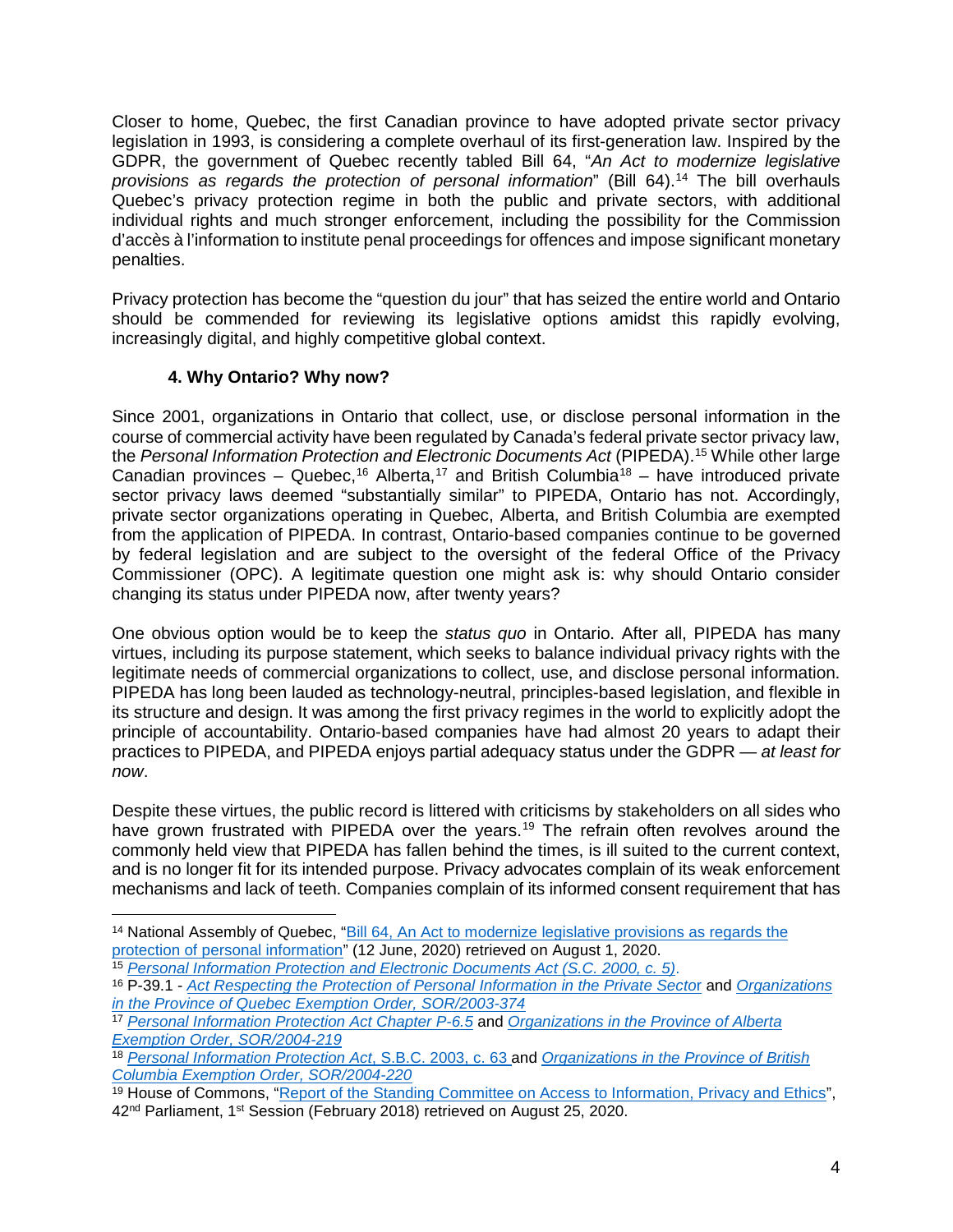become unrealistic and unworkable in an era of big data analytics and artificial intelligence. Legal scholars complain of its awkward form and structure that are the by-product of its historical origins<sup>[20](#page-5-0)</sup> and which are inherently difficult to interpret and apply in practice.

Although PIPEDA was destined for a major reform last year, no new privacy bill had been tabled at the time of writing this submission.

Even if PIPEDA undergoes reform, it could still never become what it cannot be. The effectiveness of PIPEDA will always be limited by its constitutional underpinnings. The federal government passed PIPEDA under its authority to regulate trade and commerce under section 91(2) of the *Constitution Act, 1867*[21](#page-5-1) (the Constitution) on the basis that personal information was a commodity and its protection was an interprovincial issue*. [22](#page-5-2)* However, to protect PIPEDA from constitutional challenge, the drafters left open the door for a province to adopt a substantially similar law and thereby exempt covered organizations within that province.<sup>[23](#page-5-3)</sup> As noted above, British Columbia, Alberta and Quebec availed themselves of this option by adopting, and/or having declared as substantially similar, private sector privacy legislation based on their provincial authority over property and civil rights under section 92(13) of the Constitution*.* 

As the provinces' authority to regulate property and civil rights is arguably broader than the federal government's authority to regulate trade and commerce, a made-in-Ontario private sector privacy law could extend coverage beyond commercial activities to include the non-commercial activities of unions, charitable organizations, professional associations, or political parties. It could also protect the privacy of employees in provincially-regulated workplaces, protect personal information in the context of litigation, and address important issues such as substitute decisionmakers or the minimum age thresholds for valid consent online – all of which are primarily matters of provincial jurisdiction which PIPEDA does not (and cannot) speak to.

Moreover, as public-private partnerships continue to increase, having each collaborating partner subject to oversight by different data protection authorities creates a risk of regulatory redundancy. For example, breach incidents involving a public sector institution and a third-party service provider,<sup>[24](#page-5-4)</sup> or cases involving unauthorized disclosures,<sup>[25](#page-5-5)</sup> have given rise to investigations by both the IPC and the OPC, each having to exercise their respective jurisdiction over related aspects of the same facts and issues. Large-scale public-private projects in Ontario (such as the now-defunct Quayside project involving Sidewalk Labs)<sup>[26](#page-5-6)</sup> potentially have to comply with multiple privacy laws, subject to different regulators, making these types of innovative initiatives more challenging to get off the ground.

<span id="page-5-0"></span><sup>20</sup> Canadian Standards Association ["CAN/CSA-Q830-96 Model Code for the Protection of Personal](http://www.afn.ca/uploads/files/nihbforum/info_and_privacy_doc_-csa_model_code_for_the_protection_of_personal_information.pdf)  [Information"](http://www.afn.ca/uploads/files/nihbforum/info_and_privacy_doc_-csa_model_code_for_the_protection_of_personal_information.pdf) (March 1996), retrieved on October 12, 2020.

<span id="page-5-2"></span><span id="page-5-1"></span> $21$  Constitution Act, 1867 (UK), 30 & 31 Vict, c 3, reprinted in RSC 1985, App II, No 5, s. 91(2). <sup>22</sup> House of Commons, ["Report of the Standing Committee on Access to Information, Privacy and Ethics"](https://www.ourcommons.ca/Content/Committee/421/ETHI/Reports/RP9690701/ethirp12/ethirp12-e.pdf), 42<sup>nd</sup> Parliament, 1<sup>st</sup> Session (February 2018), at page 13, retrieved on August 25, 2020; citing House of Commons, [Hansard,](https://www.noscommunes.ca/Content/House/362/Debates/009/han009-f.pdf) 2nd Session, 36th Parliament, Number 9 (22 October, 1999), at page 537. <sup>23</sup> PIPEDA, [section 26\(2\).](https://laws-lois.justice.gc.ca/ENG/ACTS/P-8.6/page-8.html#docCont)<br><sup>24</sup> Office of the Information and Privacy Commissioner of Ontario, ["Privacy Complaint Report PR16-40"](https://decisions.ipc.on.ca/ipc-cipvp/privacy/en/item/362642/index.do)

<span id="page-5-4"></span><span id="page-5-3"></span><sup>(20</sup> January 2019) retrieved on September 1, 2020.

<span id="page-5-5"></span><sup>&</sup>lt;sup>25</sup> Office of the Information and Privacy Commissioner of Ontario, ["PHIPA Order HO-013"](https://decisions.ipc.on.ca/ipc-cipvp/phipa/en/item/135132/index.do#:%7E:text=This%20Order%20finds%20that%20personal,1.) (16 December 2014) retrieved on September 1, 2020.

<span id="page-5-6"></span><sup>&</sup>lt;sup>26</sup> Sidewalk Labs, ["Why we're no longer pursuing the Quayside project —](https://medium.com/sidewalk-talk/why-were-no-longer-pursuing-the-quayside-project-and-what-s-next-for-sidewalk-labs-9a61de3fee3a) and what's next for Sidewalk [Labs"](https://medium.com/sidewalk-talk/why-were-no-longer-pursuing-the-quayside-project-and-what-s-next-for-sidewalk-labs-9a61de3fee3a) (7 May, 2020), retrieved on October 12, 2020.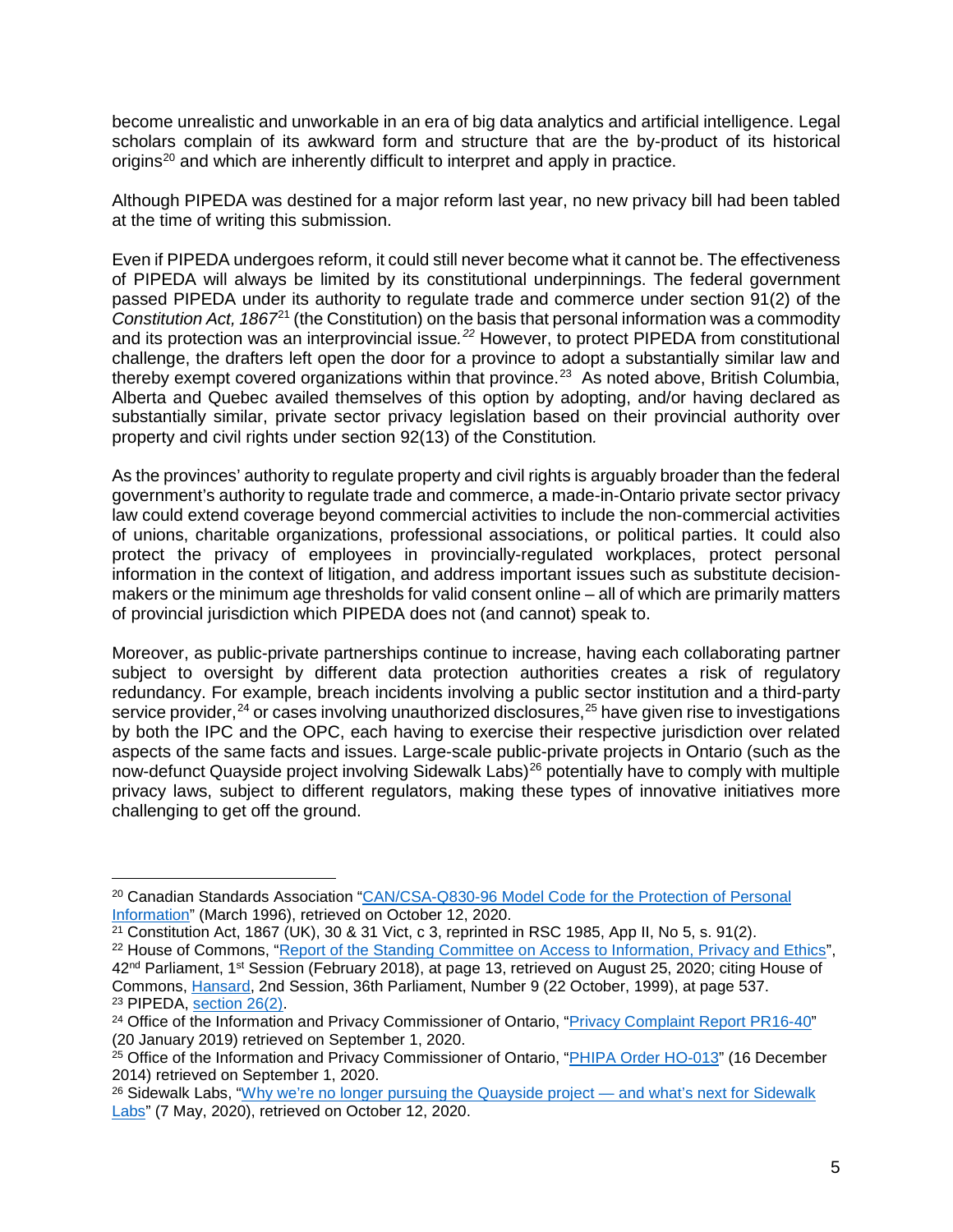From the individual complainant's perspective, this regulatory morass tends to create unnecessary confusion as to which law applies and to which oversight body one should complain. For organizations, this can lead to duplicative investigative processes and potentially conflicting outcomes. From the taxpayers' standpoint, this can be perceived as needless bureaucracy and a waste of valuable resources. For policy-makers, it risks impeding innovation and dissuading global investors, setting back the government's economic objectives.

## <span id="page-6-0"></span>**5. Key principles**

 $\overline{a}$ 

One of the virtues of PIPEDA we would recommend be followed in any substantially similar privacy law is its principles-based approach. Inspired initially by the Organization for Economic Cooperation and Development (OECD), a principles-based approach tends to weather technological changes and fare better over time. Even still, PIPEDA's fair information principles annexed as Schedule 1 to the Act are in need of significant recalibration. More than 24 years have passed since the development of the CSA Model Code<sup>[27](#page-6-1)</sup> when smartphones, social media platforms, virtual assistants, and other sensor-laden devices were not even conceived of.

While Purpose Specification, Consent, and Collection Limitation continue to be relevant principles, a more modern private sector privacy law would need to reconsider the weight ascribed to them relative to other principles in certain circumstances. For example, in an era of artificial intelligence and advanced data analytics, organizations must rely on enormous volumes of data, which runs directly counter to collection limitation. Data are obtained, observed, inferred, and/or created from many sources other than the individual, rendering individual consent less practicable than it once was. The very object of these advanced data processes is to discover the unknown, identify patterns and derive insights that cannot be anticipated, let alone described at the outset, making highly detailed purpose specification virtually impossible.

On the other hand, other principles have taken on much greater significance since their original articulation in 1996 and need to be amplified. For example, the Accountability principle has evolved far beyond designating "a person" responsible for privacy compliance, adopting and implementing privacy policies, and providing employee privacy training. Today, chief privacy officers have become critical members of an organization's C-suite, reporting directly to the organization's highest level, with very defined roles and responsibilities.<sup>[28](#page-6-2)</sup> Accountability obligations have evolved into more enhanced data stewardship responsibilities<sup>[29](#page-6-3)</sup> and privacy impact assessments – once a mainstay of a robust privacy management program – have broadened into ethical impact assessments,<sup>[30](#page-6-4)</sup> or algorithmic impact assessments.<sup>[31](#page-6-5)</sup> Most importantly, today's understanding of accountability requires not only that an organization assumes responsibility for compliance but that it stands ready to *demonstrate* compliance to regulators on demand.

<span id="page-6-1"></span><sup>27</sup> Canadian Standards Association ["CAN/CSA-Q830-96 Model Code for the Protection of Personal](http://www.afn.ca/uploads/files/nihbforum/info_and_privacy_doc_-csa_model_code_for_the_protection_of_personal_information.pdf)  [Information"](http://www.afn.ca/uploads/files/nihbforum/info_and_privacy_doc_-csa_model_code_for_the_protection_of_personal_information.pdf) (March 1996), retrieved on October 12, 2020.

<span id="page-6-2"></span><sup>&</sup>lt;sup>28</sup> According to [Gartner's Predictions for the Future of Privacy 2020,](https://www.gartner.com/smarterwithgartner/gartner-predicts-for-the-future-of-privacy-2020/) "(b)y year-end 2022, more than 1 million organizations will have appointed a privacy officer (or data protection officer) … up from only a few thousand official privacy officers worldwide before the GDPR took effect in 2018."

<span id="page-6-3"></span><sup>&</sup>lt;sup>29</sup> The Information Accountability Foundation, [The Essential Elements of Accountability,](https://b1f.827.myftpupload.com/wp-content/uploads/2020/04/Data-Stewardship-Elements-002-1.pdf) 2019, retrieved on October 15, 2020.

<span id="page-6-4"></span><sup>30</sup> The Information Accountability Foundation, ["Canadian Assessment Framework: Big Data Assessment](https://b1f.827.myftpupload.com/wp-content/uploads/2020/04/Canadian-Assessment-Framework-w-CA-organizations.pdf)  [for Canadian Private Sector Organizations Project"](https://b1f.827.myftpupload.com/wp-content/uploads/2020/04/Canadian-Assessment-Framework-w-CA-organizations.pdf) (2017) and ["Data Stewardship Accountability, Data](https://iapp.org/media/pdf/resource_center/Data_Stewardship_Accountability.pdf)  [Impact Assessments and Oversight Models"](https://iapp.org/media/pdf/resource_center/Data_Stewardship_Accountability.pdf) (2018), retrieved on October 15, 2020.

<span id="page-6-5"></span><sup>&</sup>lt;sup>31</sup> Government of Canada, ["Algorithmic Impact Assessment"](https://www.canada.ca/en/government/system/digital-government/digital-government-innovations/responsible-use-ai/algorithmic-impact-assessment.html) (2020), retrieved on October 12, 2020.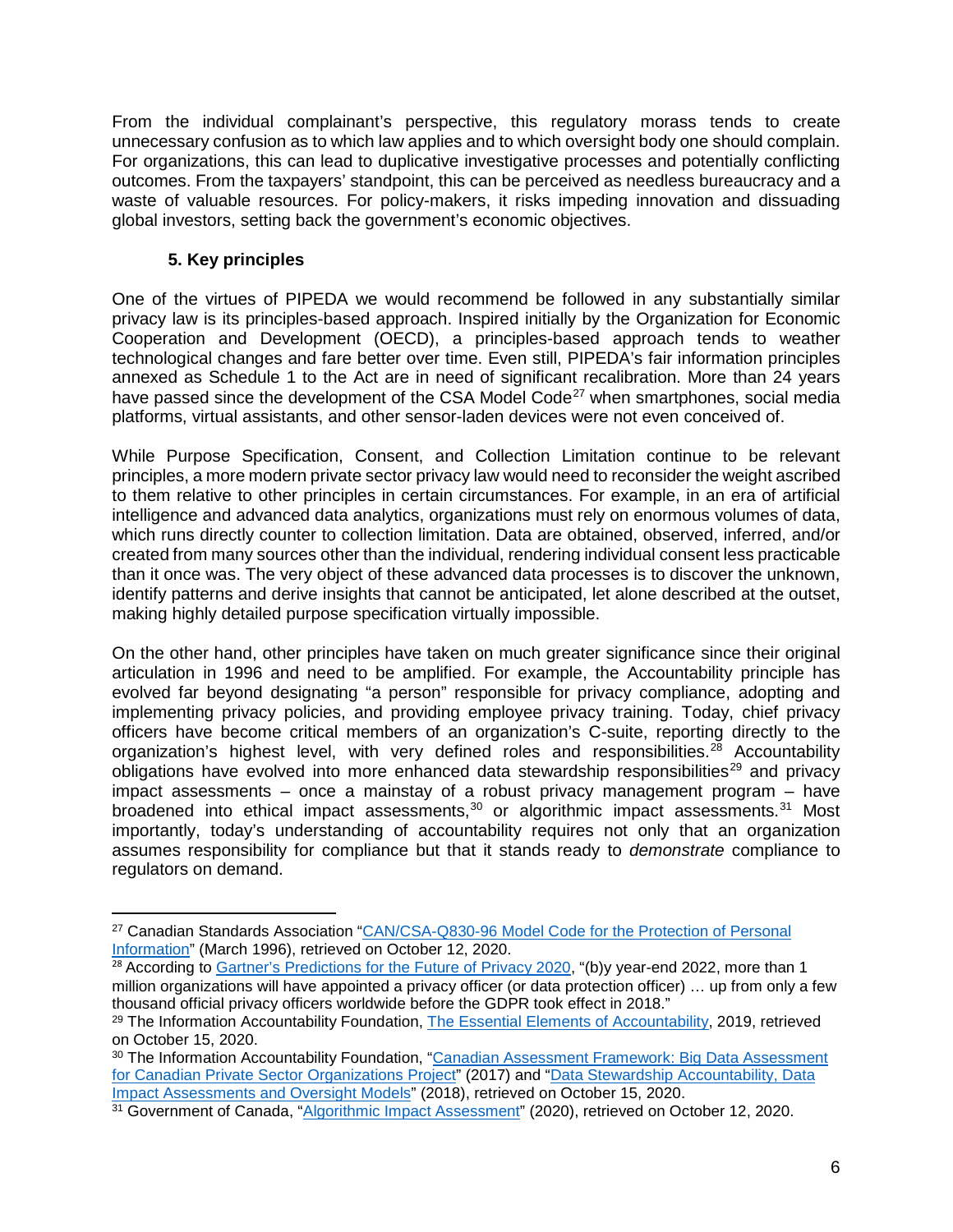In the case of AI systems that have significant potential to impact people's lives and reputations, accountability requirements are becoming even more exacting. At its most recent meeting, the Global Privacy Assembly passed a unanimous resolution on "Accountability in the Development and Use of Artificial Intelligence" urging those responsible for the development or use of AI systems to implement additional accountability measures. These include, among other things: robust testing prior to deployment and ongoing monitoring to identify and address any potential bias; an assessment of the risks to human rights; intervention by accountable human actors; auditability of AI systems; implementation of whistleblower/reporter mechanisms; and, multistakeholder consultations to identify wider socio-economic impacts and ensure "algorithmic vigilance".<sup>[32](#page-7-0)</sup>

Accuracy, a principle not frequently invoked until now,<sup>[33](#page-7-1)</sup> will take on greater importance as automated decision-making increases the risks of drawing unfair or erroneous inferences about people with potentially serious impacts on their lives. Accordingly, the accuracy principle would need to be expanded to incorporate data quality obligations to ensure that data used for automated decision-making are accurate, complete, and up-to-date. A more expansive view of accuracy (to include qualitative notions of relevance and appropriateness) should also be considered to help guide social networking sites and other online platforms faced with increasing numbers and complexity of take-down requests as individuals strive to preserve their reputational integrity.

The Safeguarding principle has come to be better understood and framed in terms of risk mitigation, rather than failsafe methods of protecting privacy. Deidentification, pseudonymization, and other privacy-enhancing technologies, along with robust breach incident response plans, security controls, auditing programs, and threat risk assessments, have become part of the expected arsenal of risk mitigation measures against cyberattacks and other security threats. Moreover, the safeguarding principle has come to include a temporal aspect, with the expectation that many of these privacy and security safeguards must be built into new products or services at their very design stage and be carried out throughout the entire life cycle of the data as part of a robust security governance process.

The Openness or Transparency principle, once a matter of making privacy policies accessible on an organization's website, has evolved into a much more complex principle, including notions of algorithmic transparency and explainability.

The principle of Individual Access and Correction has also recently expanded to encompass individual rights to data mobility or portability, empowering people to switch providers and take their data with them.

Finally, there are essential new principles that are conspicuous in their absence and should be considered and clearly articulated in any modern privacy legislative initiative. These include an overarching principle of Proportionality, which, together with reasonableness, should serve as the lens through which the law's other provisions are interpreted and applied to avoid excessive data processing and ensure a balanced consideration of intended benefits relative to risks. Principles of Lawfulness, Fairness and Equity have become critically important to protect individuals *and*

<span id="page-7-0"></span><sup>&</sup>lt;sup>32</sup> Resolution on ["Accountability in the Development and Use of Artificial Intelligence"](https://globalprivacyassembly.org/wp-content/uploads/2020/10/FINAL-GPA-Resolution-on-Accountability-in-the-Development-and-Use-of-AI-EN.pdf) adopted at the 42<sup>nd</sup> Closed Session of the Global Privacy Assembly (October 2020).

<span id="page-7-1"></span><sup>33</sup> Accuracy complaints represented 2% of total complaints accepted by the OPC in 2019-2020, up from just 1% last year. Office of the Privacy Commissioner of Canada, "2019-2020 Annual Report to [Parliament on the Privacy Act and Personal Information Protection and Electronic Documents Act"](https://www.priv.gc.ca/en/opc-actions-and-decisions/ar_index/201920/ar_201920/).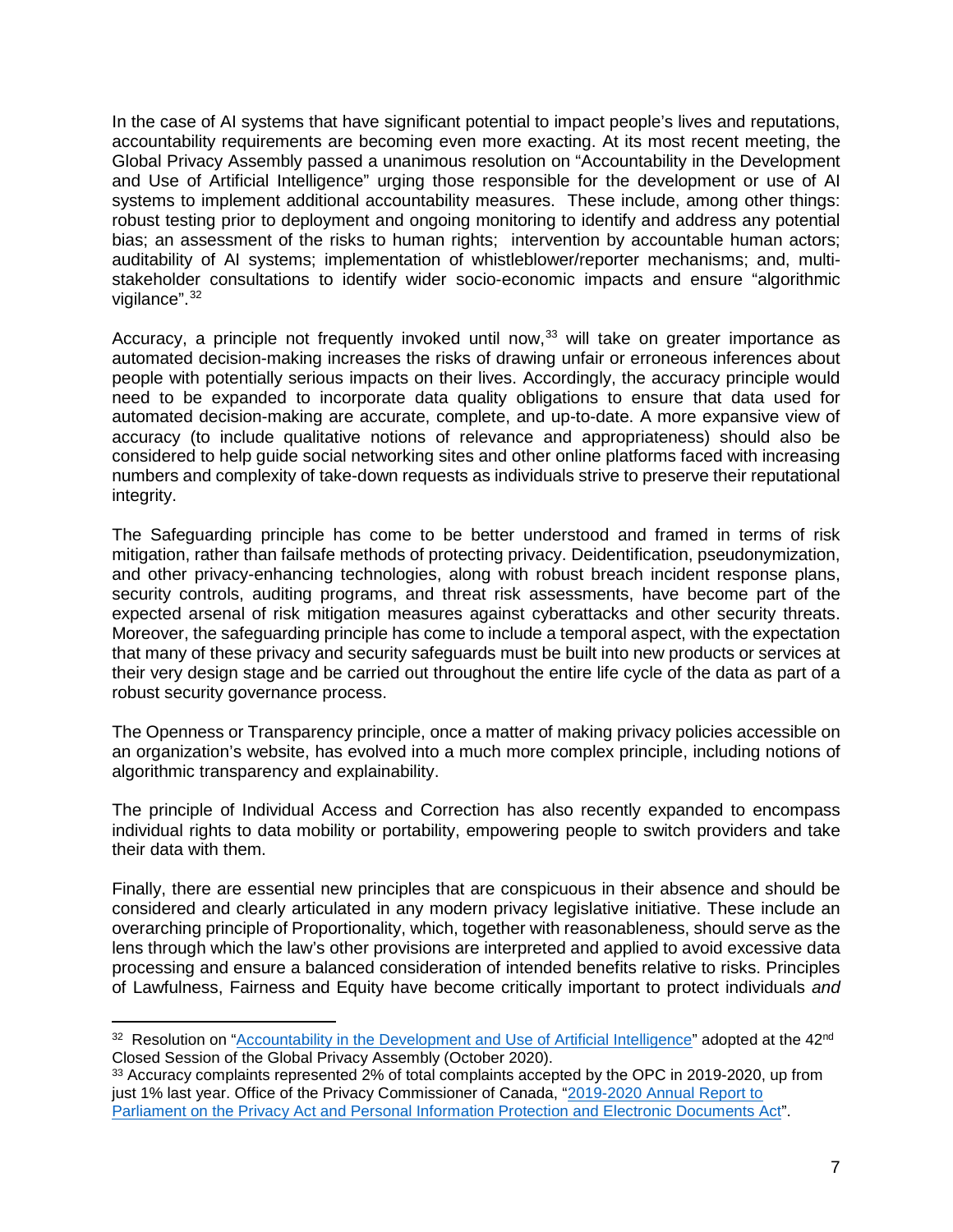*groups* from downstream discriminatory impacts of automated data use and profiling. In very highrisk information systems involving artificial intelligence and robotics, serious thought should also be given to the role that the Precautionary principle may play in helping support pre-emptive measures to avoid or minimize risks and potential harms in the face of scientific uncertainty.

## <span id="page-8-0"></span>**6. Ontario's opportunity in a nutshell**

For all the reasons above, Ontario should be commended for proactively reflecting upon whether the time has come to introduce its own private sector privacy legislation. Doing so may open up a whole range of new opportunities at this particular juncture, including:

- To broaden the scope of the law's application to bring other organizations into the fold, which continue to operate in a legislative vacuum due to the constitutional limits of PIPEDA;
- To level the playing field with greater certainty and more predictable rules, harmonized with that of other jurisdictions, that incentivize responsible use and respectful treatment of data, while prohibiting unfair and inappropriate data management practices;
- To design a more comprehensive and coherent regime, with a better integrated, streamlined, and agile oversight mechanism to address some of the most complex data challenges that lie at the intersection of public and private sectors;
- To selectively adopt those aspects of other privacy statutes that have proven to work well over time, while replacing the less enviable elements with more effective approaches that are nevertheless harmonized and interoperable with those other laws;
- To modernize and refresh the foundational principles of a modern privacy law that provide the guardrails for responsible data processing and help support sustainable decisions and actions over time; and,
- To create a forward-looking, world-class private sector privacy law capable of rising to the emerging challenges of a digital age in a manner that, ultimately, works best for the people and organizations of Ontario and accords with local values and culture.

We now address each of the eight topics included among the "Key Areas for Reform" in the Discussion Paper.

### <span id="page-8-1"></span>**B. Comments on the government's proposed areas for reform**

### <span id="page-8-2"></span>**1. Transparency**

Transparency requirements set the rules for what information organizations must disclose about their personal information handling practices. Transparency requirements can serve multiple purposes:

1) They are essential for obtaining meaningful consent to the collection, use, and disclosure of personal information from customers, considering the likely age, language, literacy level, and other characteristics of the intended audience;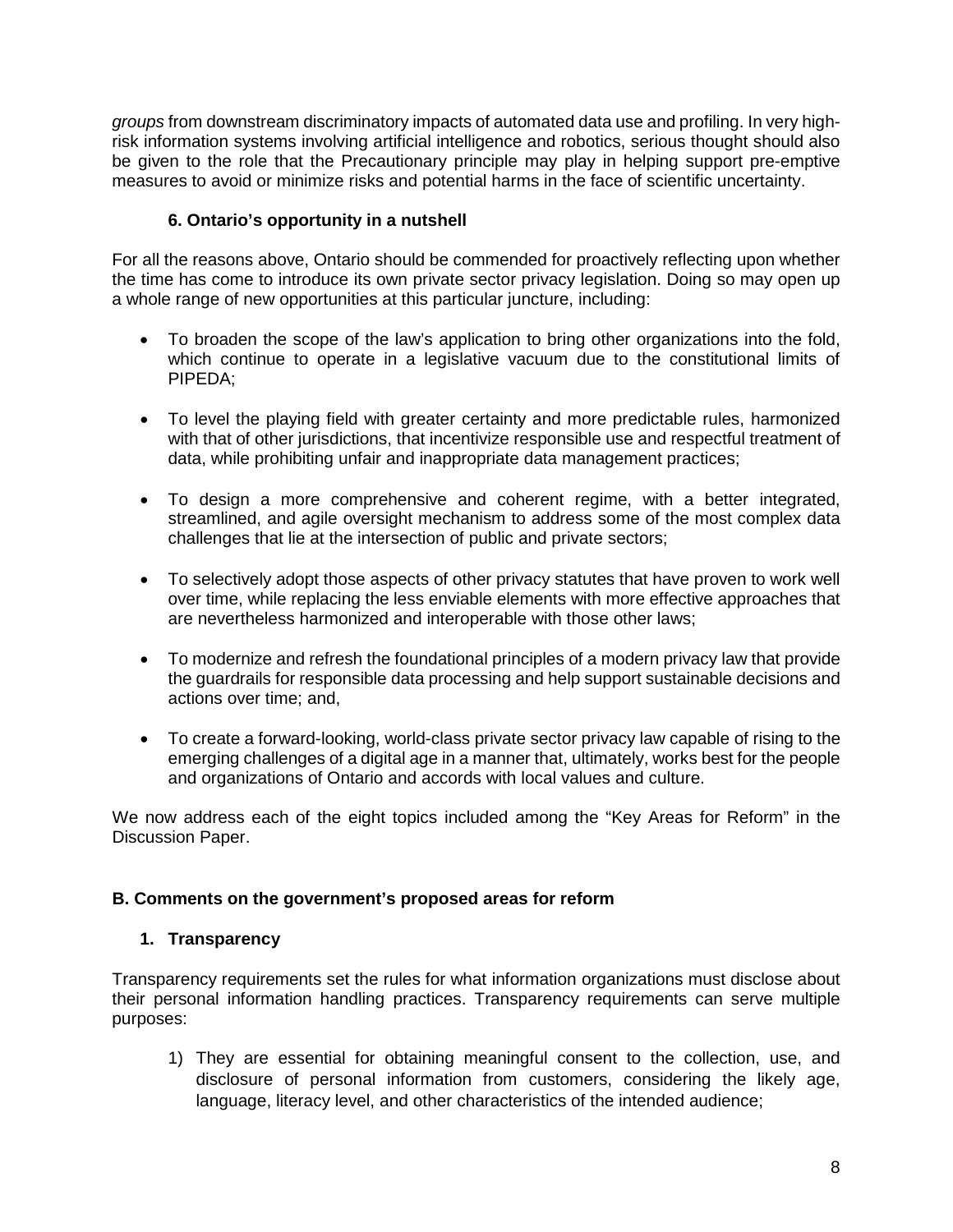- 2) They afford an essential opportunity for the broader public to understand and compare data management practices across competitors in an industry; and,
- 3) They allow relevant oversight bodies to scrutinize an organization's practices so regulators can ensure compliance and hold them to account.

Transparency to consumers, the public, and regulators may take different forms. For example, consumers may need succinct notices, with creative pop-ups, visuals, icons, or infographics, to help inform their consent choices in real-time, sometimes on small screens, at the point of decision-making. The public may generally be provided with high level, plain-language information about an organization's data activities on its website, presented in a layered format for those who want to receive more comprehensive information. Regulators may require more detailed, technical information, including confidential commercial information and security-related information, to perform an in-depth review and analysis.

To date, generic privacy policies have been the primary vehicle through which organizations attempt to be transparent. However, in practice, privacy policies are often lengthy and opaque. Highly legalistic statements often have little to do with informing individuals and more to do with protecting organizations from potential liability. As is well known, excessively long policies tend to become noise and can result in information overload that is non-actionable. This is demonstrated by the well-documented tendency of many individuals, even the most sophisticated and discerning consumers, to click past lengthy and overly legalistic privacy policies without actually reading them.<sup>[34](#page-9-0)</sup>

This "transparency deficit in the digital age" has spurred many privacy advocates and industry thought leaders to reframe the debate on data transparency by closing the gap between legal transparency and user-centric transparency.<sup>[35](#page-9-1)</sup> As a result, there are many emerging best practices on how to present information in a way that is understandable to users (based on their needs and viewed from their perspectives), which should be considered and encouraged in setting expected standards.<sup>[36](#page-9-2)</sup>

If Ontario enacts private sector privacy legislation, the transparency requirements it includes will be the critical lynchpin to its success. If thoughtfully designed, a modern approach to transparency can be far more effective than it is today, helping increase consumer and public trust in online products and services, which is key to growing and sustaining the digital economy.

Transparency is an essential component of any private sector privacy framework and should figure as one of its most important principles. That said, we caution against providing overly prescriptive transparency requirements in the law itself. Instead, transparency should be promoted through flexible means such as regulations or guidelines established by the regulator,

<span id="page-9-0"></span><sup>&</sup>lt;sup>34</sup> Obar and Oeldorf-Hirsch, "The Biggest Lie on the Internet: Ignoring the Privacy Policies and Terms of [Service Policies of Social Networking Services"](https://papers.ssrn.com/sol3/papers.cfm?abstract_id=2757465) (April 2016), Milne and Culnan, ["Strategies for Reducing](https://www.sciencedirect.com/science/article/abs/pii/S1094996804701085)  [Online Privacy Risks: Why Consumers Read \(Or Don't Read\) Online Privacy Notices"](https://www.sciencedirect.com/science/article/abs/pii/S1094996804701085) (204) and Cranor and McDonald ["The Cost of Reading Privacy Policies"](https://lorrie.cranor.org/pubs/readingPolicyCost-authorDraft.pdf) (2008), retrieved on October 12, 2020.

<span id="page-9-1"></span><sup>35</sup> The Center for Information Policy Leadership, ["Reframing Data Transparency"](https://www.informationpolicycentre.com/uploads/5/7/1/0/57104281/reframing_data_transparency.pdf) (30 June, 2016) retrieved on October 12, 2020.

<span id="page-9-2"></span><sup>36</sup> The Center for Information Policy Leadership, ["Ten steps to develop a multilayered privacy notice"](https://www.huntonak.com/files/Publication/37a71d77-14c4-4361-a62b-89f67feb544f/Presentation/PublicationAttachment/e7ffca9d-da66-4ed6-a445-f8fdc0b97e22/Ten_Steps_whitepaper.pdf), retrieved on September 7, 2020; ["Berlin Privacy Notices Memorandum"](http://mddb.apec.org/documents/2005/ECSG/DPM1/05_ecsg_dpm1_003.pdf) at page 15, (2004) and Law Journal Newsletters, ["A Notice Does Not Notify Unless It Can Be Understood"](https://www.lawjournalnewsletters.com/sites/lawjournalnewsletters/2006/04/19/a-notice-does-not-notify-unless-it-can-be-understood/?slreturn=20200809110206) (April 2006) retrieved on September 9, 2020.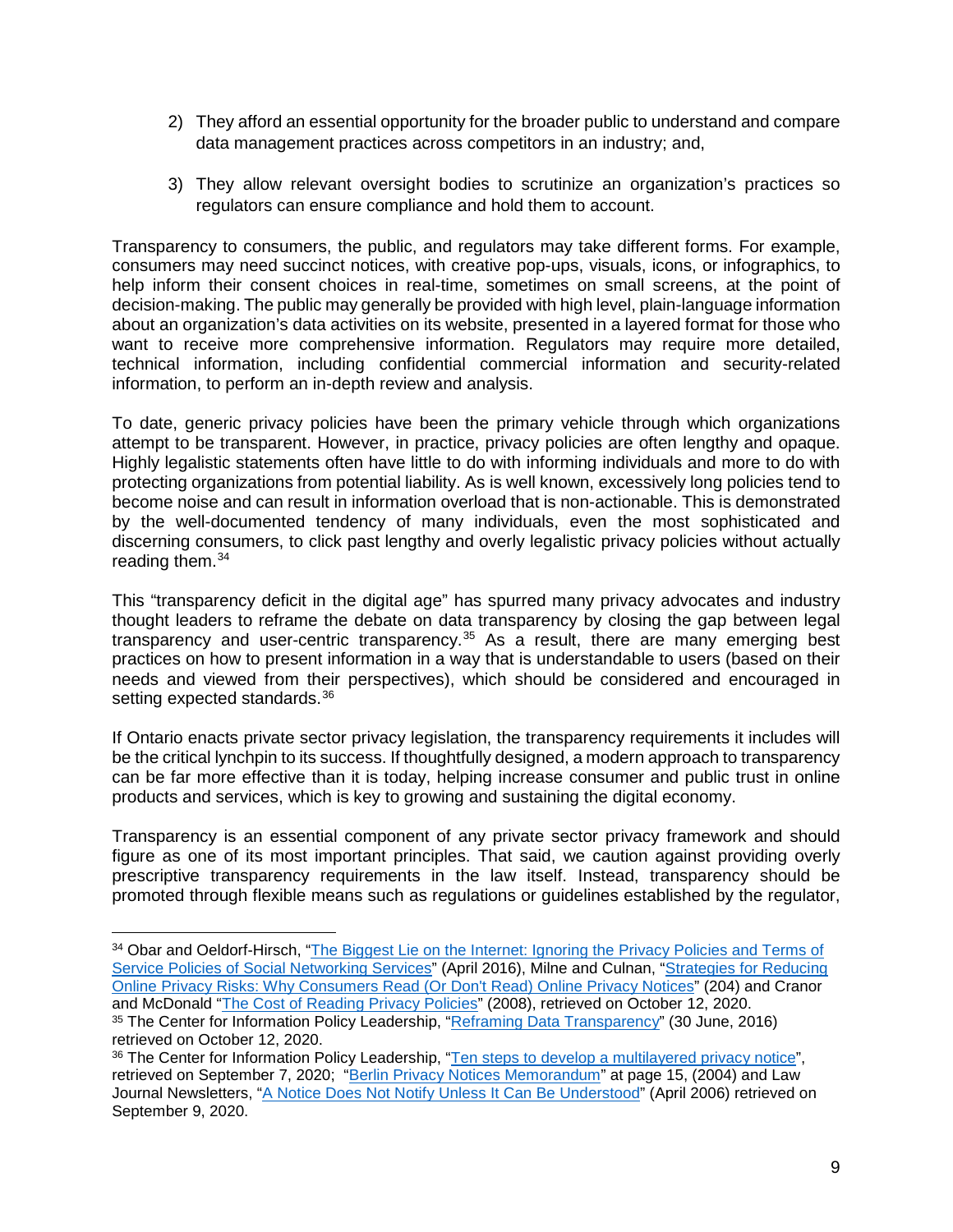in consultation with relevant stakeholders. Alternatively, sector-specific codes of practice could be developed by industry from the ground up, subject to regulatory endorsement or approval. Such flexible tools would supplement the law, yet allow Ontario's transparency requirements to evolve and adapt to the specific industry and technological context.

Transparency has also emerged as a critical issue in the context of automated decision making, which may include profiling.<sup>[37](#page-10-0)</sup> Artificial intelligence systems rely on processing large amounts of personal information. When used for decision-making and predicting consumer or individual behaviour, artificial intelligence systems may introduce not only privacy risks, but also other related risks, such as discrimination and bias. Increasingly, these systems are being deployed with limited to no human involvement, yet can have a significant impact on individuals, such as whether they are blacklisted from certain services across an industry, reported to financial regulators or law enforcement, or turned down for employment or a loan.<sup>[38](#page-10-1)</sup>

The GDPR includes transparency rules that require organizations to inform individuals about the existence of automated decision-making, provide "meaningful information" about the logic involved, and describe the "significance and envisaged consequences" of the decision, while also providing the individual the opportunity to contest the decision and obtain human intervention.[39](#page-10-2)

Transparency can also be found as a key principle in emerging ethical AI frameworks. Canada's Federal guiding principles for the *Responsible Use of Artificial Intelligence* expect government to be transparent about how and when they use AI and to "provide meaningful explanations about AI decision-making, while offering opportunities to review results and challenge these decisions."[40](#page-10-3)

Internationally, the OECD's AI Principles of 2019 (since adopted by the G20) also affirm, "there should be transparency and responsible disclosure around AI systems to ensure that people understand AI-based outcomes and can challenge them."[41](#page-10-4) Principle 5 (Democratic Participation) of the Montreal Declaration for Responsible Development of Artificial Intelligence<sup>[42](#page-10-5)</sup> states that AI decisions "affecting a person's life, quality of life, or reputation should always be justifiable in a language that is understood by the people who use them or who are subjected to the consequences of their use" and "(t)he code for algorithms, whether public or private, must always be accessible to the relevant public authorities and stakeholders for verification and control purposes.["43](#page-10-6) Most recently, the Global Privacy Assembly has adopted a unanimous Resolution urging organizations responsible for the development of use of AI systems to provide clear and

<span id="page-10-0"></span> $\overline{a}$ <sup>37</sup> According to the UK ICO, "automated individual decision-making does not have to involve profiling, although it often will." The GDPR defines profiling as: Any form of automated processing of personal data consisting of the use of personal data to evaluate certain personal aspects relating to a natural person, in particular to analyse or predict aspects concerning that natural person's performance at work, economic situation, health, personal preferences, interests, reliability, behaviour, location or movements. [Article 4(4)], Information Commissioner's Office, ["Rights related to automated decision making including](https://ico.org.uk/for-organisations/guide-to-data-protection/guide-to-the-general-data-protection-regulation-gdpr/individual-rights/rights-related-to-automated-decision-making-including-profiling/)  [profiling"](https://ico.org.uk/for-organisations/guide-to-data-protection/guide-to-the-general-data-protection-regulation-gdpr/individual-rights/rights-related-to-automated-decision-making-including-profiling/) retrieved on September 7, 2020.

<span id="page-10-1"></span><sup>38</sup> The Conversation, ["Did artificial intelligence deny you](https://theconversation.com/did-artificial-intelligence-deny-you-credit-73259) credit?" (13 March, 2017) retrieved on September 8, 2020.

<span id="page-10-2"></span><sup>39</sup> Articles 13(2)(f) and 22, [Regulation \(EU\) 2016/679, General Data Protection Regulation](https://gdpr-info.eu/)

<span id="page-10-3"></span><sup>40</sup> Government of Canada, ["Responsible Use of Artificial Intelligence."](https://www.canada.ca/en/government/system/digital-government/digital-government-innovations/responsible-use-ai.html#toc1) (July 28, 2020) retrieved on September 28, 2020.

<span id="page-10-4"></span><sup>41</sup> The [OECD AI Principles](https://www.oecd.org/going-digital/ai/principles/) (May 2019) retrieved on September 28, 2020.

<span id="page-10-5"></span><sup>42</sup> Montréal Declaration Responsible AI, ["Montreal Declaration for a Responsible](https://5dcfa4bd-f73a-4de5-94d8-c010ee777609.filesusr.com/ugd/ebc3a3_5c89e007e0de440097cef36dcd69c7b0.pdf) Development of AI" (2018)

<span id="page-10-6"></span><sup>&</sup>lt;sup>43</sup> Montréal Declaration Responsible AI, ["The Declaration"](https://www.montrealdeclaration-responsibleai.com/the-declaration)(2018)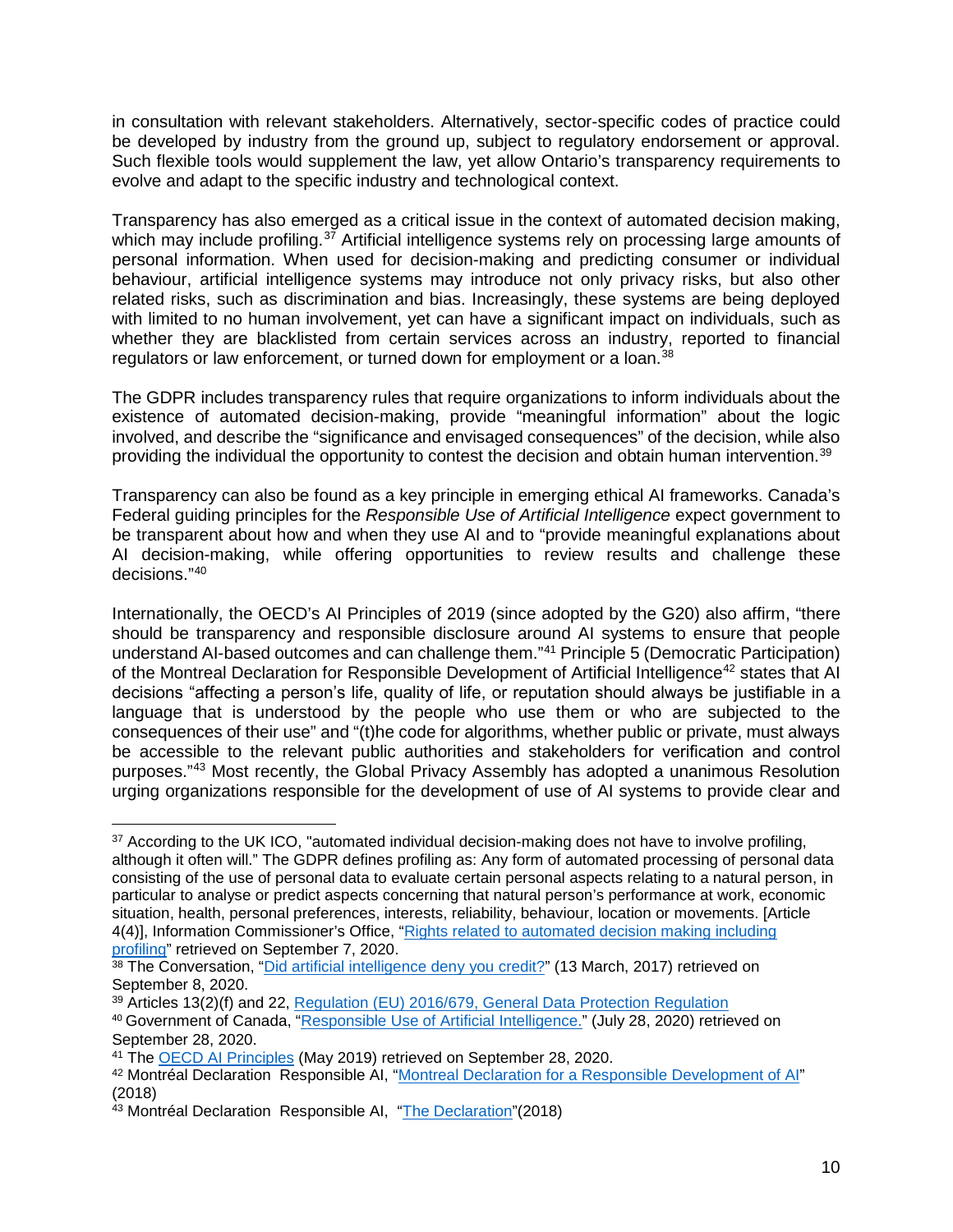understandable explanation of the use of AI, the logic involved, the data being used and the types of automated decisions being made.<sup>[44](#page-11-1)</sup>

Increased transparency regarding automated or partially automated decisions would help people to better understand how decisions are made about them and help ensure such decisions are fair and reasonable, or challengeable if they are not.

## <span id="page-11-0"></span>**2. Consent**

Academics, public interest advocacy groups, privacy regulators, and the public have all lamented the challenges that new technologies and business models pose to PIPEDA's consent-based model of privacy protection.<sup>[45](#page-11-2)</sup> Some claim that individuals can exercise better control over their personal information using meaningful, informed consent as the primary vehicle. Others argue that it is growing increasingly impossible to identify, explain, or even predict every purpose for which personal information may be used or disclosed in the future, making informed consent a fictional concept. What is widely accepted among all camps is that the current consent model in PIPEDA is in critical need of reform.

Were Ontario to adopt its own private sector privacy law, there is a tremendous opportunity to learn from the PIPEDA experience and reframe the role of consent accordingly. On the one hand, if meaningful, consent can work well as the appropriate mechanism for allowing individuals to make their own choices and exercise greater autonomy and control over their personal information. On the other hand, there are situations in which meaningful consent is simply impracticable, unreasonable, or inappropriate. It would need to be supplemented, if not replaced, by more effective protections and accountability controls to minimize risks to individuals and ensure responsible use of personal information in support of economically and socially beneficial innovation.

In Canada, private sector privacy laws are currently structured around consent as the principal gateway for permissible processing unless an exception to consent applies. Should this hierarchy of rules be preserved, the challenge will be to modernize the consent exceptions to account for new digital realities that were not anticipated when these laws were originally adopted. Rather than design for narrow and specific scenarios, such exceptions would have to build in the necessary guardrails *at the level of principle*, so they could accommodate different situations and provide sufficient flexibility to evolve.

Some might propose that the solution lies in a GDPR-like architecture by adopting multiple grounds for lawful processing of data, whereby consent is only one such ground on the same and equal footing as other alternative bases. However, we believe that non-governmental organizations should first be required to consider whether they can obtain meaningful consent and stand ready – if asked – to demonstrate why they *cannot or should not* do so before turning to permissible exceptions for processing. This approach would be more in keeping with Ontario values that promote individual autonomy and respect consumer choice. Whenever it is reasonable, appropriate, and practicable for people to decide for themselves, they should be given the opportunity to do so.

<span id="page-11-1"></span> $\overline{a}$ 44 Resolution on ["Accountability in the Development and Use of Artificial Intelligence"](https://globalprivacyassembly.org/wp-content/uploads/2020/10/FINAL-GPA-Resolution-on-Accountability-in-the-Development-and-Use-of-AI-EN.pdf) adopted at the 42<sup>nd</sup> Closed Session of the Global Privacy Assembly (October 2020).

<span id="page-11-2"></span><sup>45</sup> Office of the Privacy Commissioner of Canada, ["Submissions received for the consultation on consent"](https://www.priv.gc.ca/en/about-the-opc/what-we-do/consultations/completed-consultations/consultation-on-consent-under-pipeda/submissions-received-for-the-consultation-on-consent/)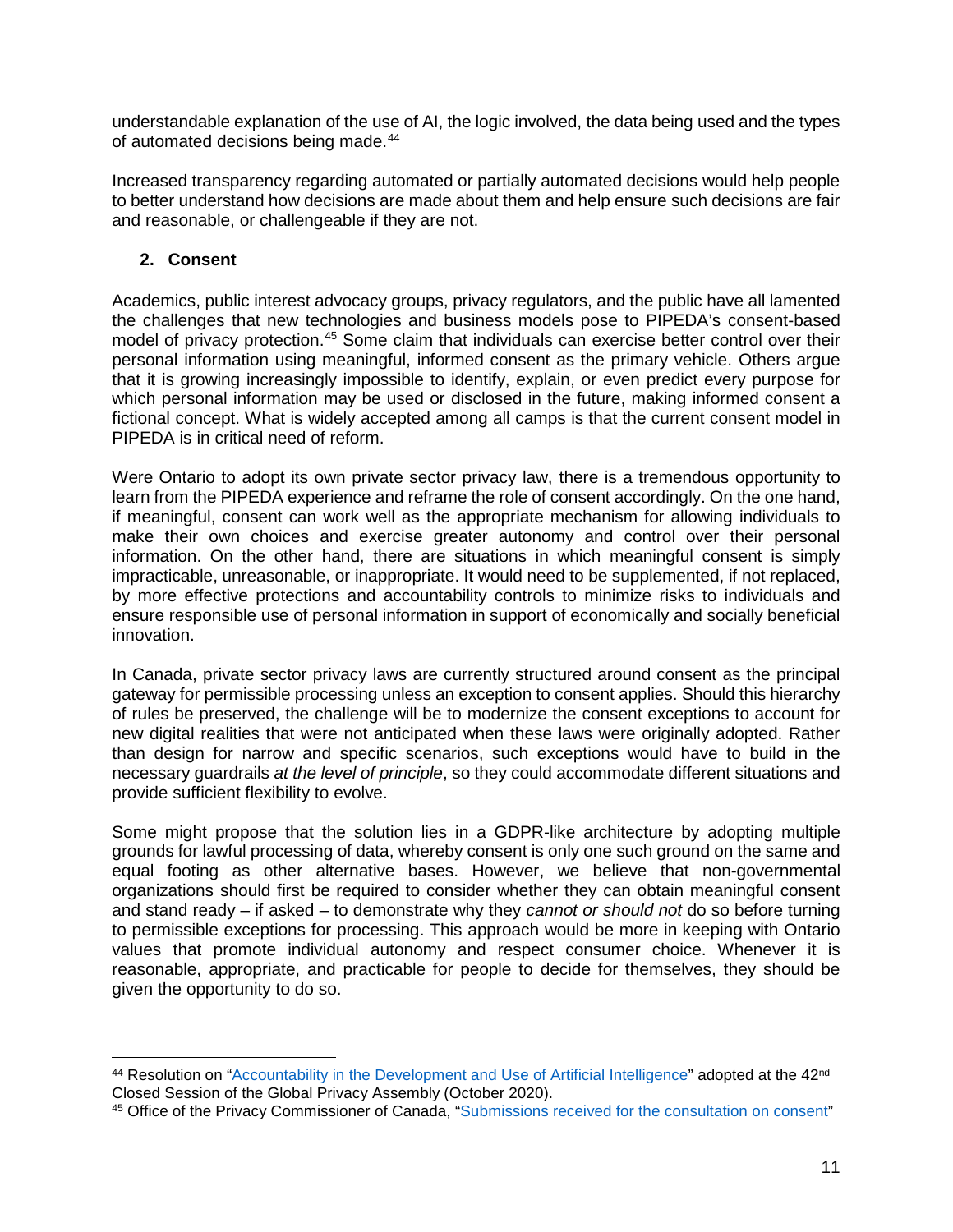#### *Informed, voluntary, and capable consent*

Where there is direct contact between an individual and an organization involving a relatively straightforward transaction, there will be ample opportunity to obtain consent for the collection, use, and disclosure of personal information. However, to be valid, such consent must be informed and voluntary, and the person providing it must be legally capable of doing so.

Consent will only be informed where it is reasonable to expect that the individual understands the nature, purpose, and consequences of what is being asked. This condition turns critically on the transparency requirements discussed above, tailored as necessary to suit the intended audience. It is also a dynamic, ongoing process that requires updating individuals with new information as it evolves or becomes available to ensure that the individual continues to agree with the purported collection, use, or disclosure of their personal information.

Voluntary consent cannot be obtained through obfuscation or deceptive claims. Individuals must not be unduly pressured or rushed into accepting unfair conditions. They must be given the choice to take on certain risks and either accept or decline any options or features that are not integral to the product or service they are seeking. They must also have the continuing right to revoke their consent at any time or request the deletion of information that is no longer required to deliver a service, subject to applicable legal or contractual restrictions.

Legal capacity to provide consent must likewise be accounted for. A substitute decision-making framework (currently absent from PIPEDA) must be available for those legally incapable of consenting and especially vulnerable to online fraud and abuse.

Young people engaging with each other through social media platforms, using ubiquitous internetbased tools and applications for play, and increasingly engaged in internet-based learning as our educators grapple with the challenges brought on by the pandemic, are in particular need of protection. Other jurisdictions, including the European Union and the United States, have established parental consent requirements for minors under a prescribed age. The *Children's Online Privacy Protection Act* in the United States requires parental consent to collect personal information from children under the age of 13. The GDPR requires parental or guardian consent to access online services for children under the age of 16.<sup>[46](#page-12-0)</sup> Similarly, the Ontario government will need to consider the age at which minors should be able to provide meaningful consent regarding their personal data and establish rules for substitute consent – in line with other consent regimes within provincial jurisdiction.

A consent-based regime must also consider the appropriate form of consent that will be required depending on the circumstances. Express consent should be required where information is sensitive in nature (such as financial, political, racial, religious, genetic, biometric, sex, or healthrelated personal information). Express consent should likewise be required where a purported collection, use, or disclosure is not within the scope of what an individual would have reasonably expected. For example, where an organization purports to make a new use or disclosure of personal information that is outside the context that the individual initially contemplated when they provided consent to its collection in the first place. Or, where a new organization unknown to the individual (such as a third-party processor) wishes to make independent use of an individual's personal information for their own commercial purposes, unrelated to the service or product the individual expects to receive from the data controller.

<span id="page-12-0"></span><sup>46</sup> However, Member States are permitted to implement general contract laws that set a lower age threshold, provided the age is not below 13 years old.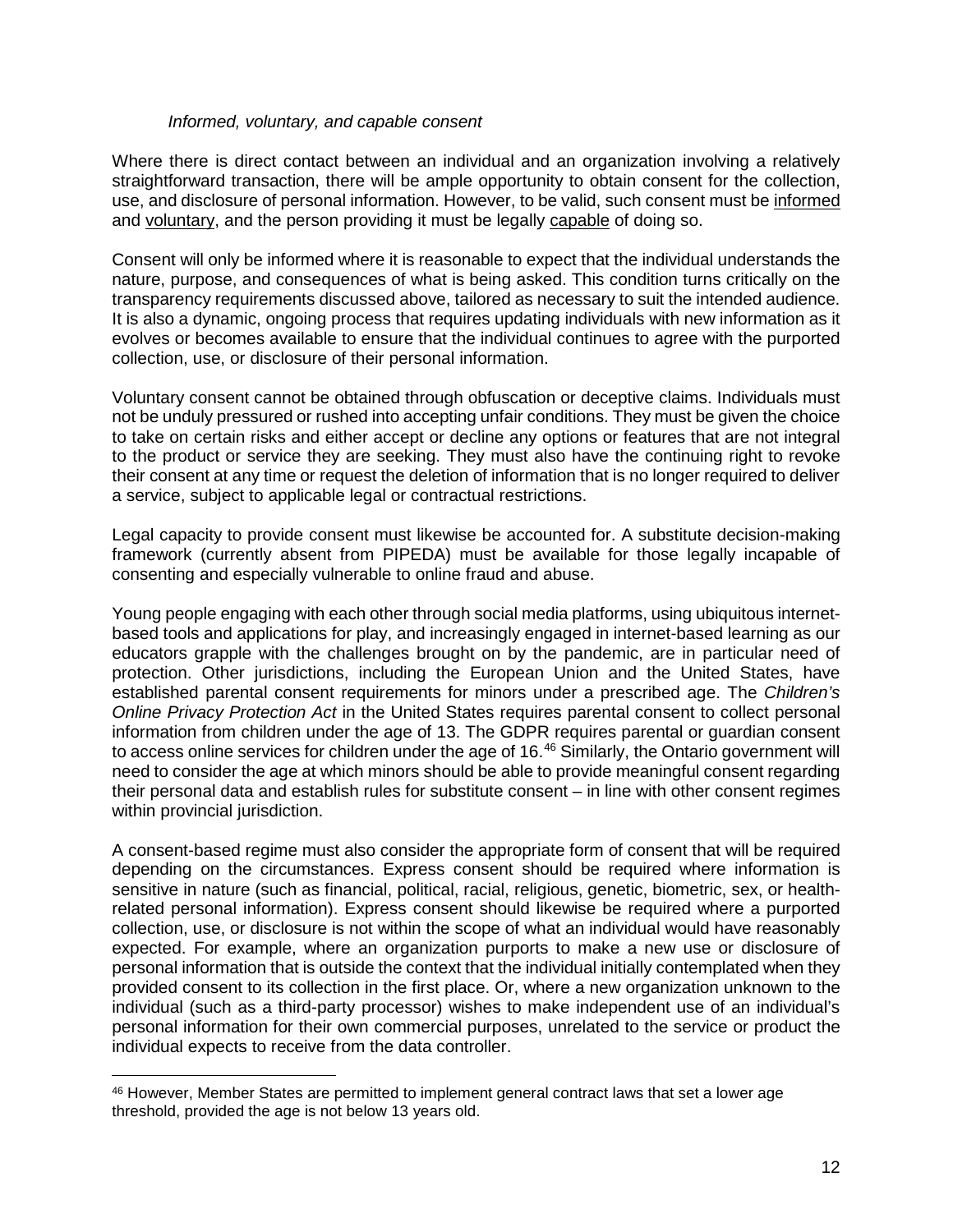On the other hand, there will be circumstances where implied consent may be acceptable. For example, where the personal information is not sensitive in nature, where the purported collection, use or disclosure of personal information can be reasonably expected as being within the context originally contemplated and related to the product or service being sought, and where simple, practical and accessible means are provided for individuals to opt-out, if they so choose.

## *Exceptions to consent*

The critical success of a well-balanced private sector privacy law rests on its ability to anticipate and account for a flexible list of consent exceptions that allow organizations to collect, use and disclose personal information without consent.

There are already some well-known and widely accepted consent exceptions in Canadian privacy laws, including:

- where collection, use, or disclosure are permitted or required by law;
- for purposes of responding to a subpoena, warrant, or court order;
- in cases of life or health emergencies, or for humanitarian reasons;
- for purposes of debt collection, investigation, or fraud detection;
- for law enforcement or national security purposes; and
- for employment management purposes.

 $\overline{a}$ 

In the increasingly complex data ecosystem in which we find ourselves, there are some modern business needs and realities for which there is currently no clear consent exception in PIPEDA, and would need to be articulated in a new Ontario law.

For example, a standard business practice of many organizations today is to outsource part of their data processing functions to third-party service providers to gain efficiencies and leverage economies of scale to remain competitive. Consent does not work well in these business-tobusiness transactions involving what could be multiple data processors, within or outside Canada, that have not been directly engaged by the individual. Many of these outsourced functions involve highly complex technologies and arrangements.<sup>[47](#page-13-0)</sup> It has proven to be significantly challenging, if not impossible, for individuals to understand how their personal information is processed, and keep up with the sheer number of third-party processors, let alone exert any realistic measure of control over organizations' outsourcing decisions.

There is also a growing level of uncertainty around the applicable consent rules for outsourcing under PIPEDA, both from the data custodian and data processers' perspectives. With no explicit consent exception for outsourcing, the prevailing view, according to regulatory guidance, has been that as long as the third party processes personal information on behalf of the data

<span id="page-13-0"></span> $47$  Automated vehicles are a good example of a technology that involves these complexities. Today's generation of connected and automated vehicles include hardware components, user interface devices, mobile software management, short range mobile device connectivity, audio services, and application providers, often developed and provided by parties other than the automobile manufacturer, many of whom may have access to a wide array of personal information: Rajen Akalu, Ph.D., ["A Privacy Code of](https://www.privacyandtheconnectedcar.com/uploads/5/8/8/6/58866401/akalu-code_of_practice_submitted__5.24.2019_.pdf)  [Practice for the Connected Car"](https://www.privacyandtheconnectedcar.com/uploads/5/8/8/6/58866401/akalu-code_of_practice_submitted__5.24.2019_.pdf) retrieved on September 9, 2020.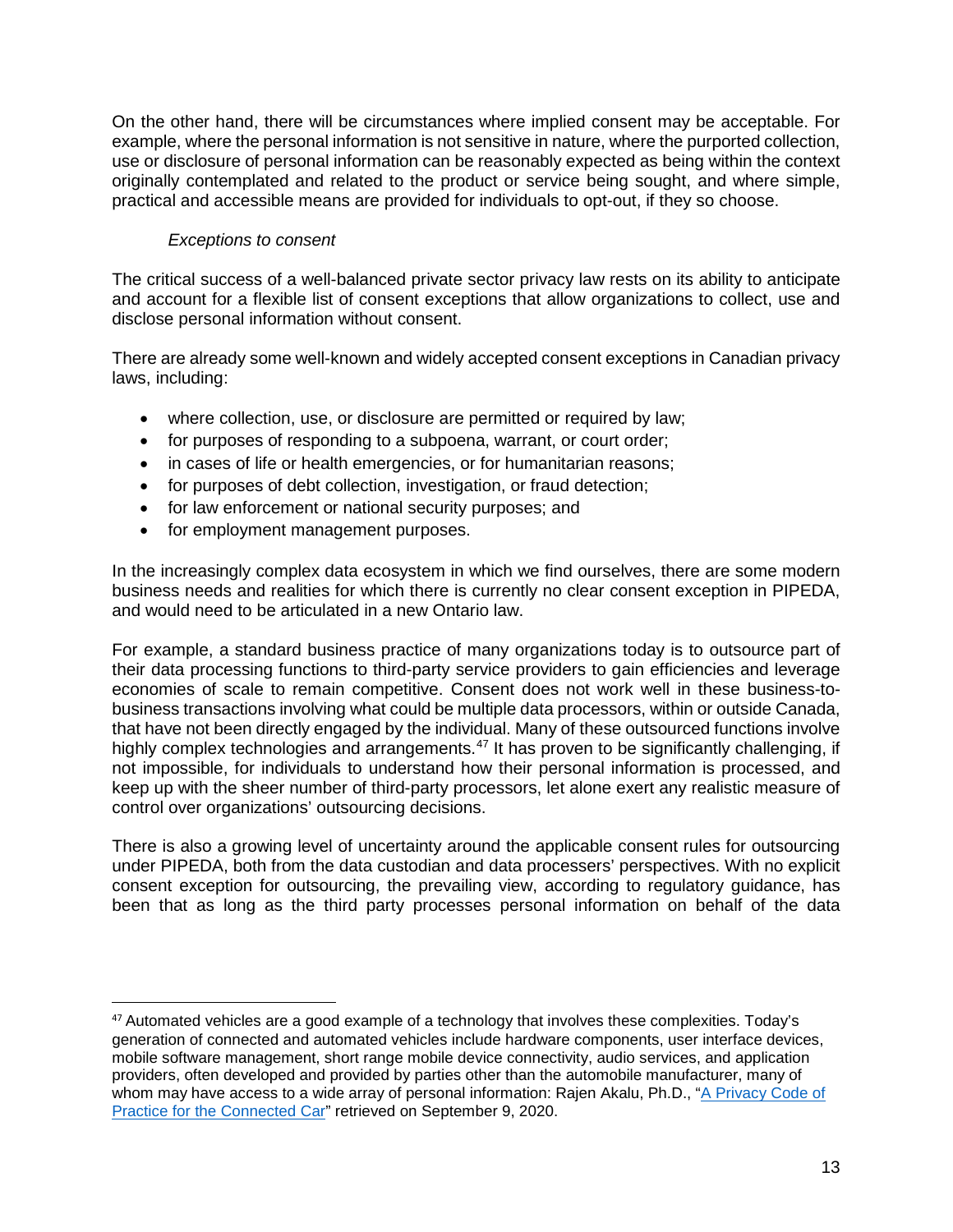custodian, within the scope of the original consent obtained, and subject to clear notification and contractual requirements, no new consent should be required.<sup>[48](#page-14-0)</sup>

That regulatory position was revisited in a number of recent findings<sup>[49](#page-14-1)</sup> that identified certain statutory ambiguities and gave rise to vigorous policy debates around how PIPEDA should be interpreted in its current state, and/or improved as part of a broader reform initiative. These recent debates revealed the need for a much clearer, more predictable statutory regime, laying out the respective roles and responsibilities of data custodians and data processors as part of a robust and coherent accountability framework for third party processing. For example, Chapter 4 of the GDPR sets out explicit legal requirements for data controllers and processors and could be highly instructive for Ontario in this regard.<sup>[50](#page-14-2)</sup>

Another area in which the absence of an explicit consent exception is proving to be increasingly difficult is in the area of data analytics and artificial intelligence systems. Today, virtually all companies are experimenting with data to find new ways to innovate and maintain a competitive advantage. They are increasingly processing data in highly complex ways to, among other things:

- derive new insights about potential consumers and identification of like audiences to improve the effectiveness of advertising or marketing strategies;
- tailor new products and services based on customer profiles;
- refine and enhance risk assessment processes to inform lending or insurance decisions or for fraud detection purposes;
- provide greater convenience, enhance process efficiencies, or facilitate access to products or services, etc.

The risks associated with these highly complex forms of data processing are typically glossed over and captured under the general rubric of "improving our services," buried in lengthy and opaque consent policies and terms of use. Data protection regulators, governments, legislators, privacy advocates, consumer protection groups, and most responsible organizations all recognize with near certainty that such consent, even if obtained, is not "informed" in any meaningful sense. Yet, unchallenged, this so-called consent currently provides legal license for organizations to engage in complex, high-risk practices without further scrutiny, unless a complaint is filed or a breach becomes known.

The hardline alternative, to declare this consent legally invalid and prohibit such processing in the absence of a permissible exception, would bring to a grinding halt many important data initiatives on which our current economy relies. The inadvertent effect might be to snuff out innovation, and forestall – or even prevent – the realization of many important initiatives with serious potential to solve important societal problems and create significant health, social, and economic benefits.

To address this dilemma, many are calling for another consent exception. Defining the contours of a new consent exception, its appropriate threshold, and related conditions for allowing these types of high-performance computing processes is key to ensuring a well-balanced private sector

<span id="page-14-0"></span> $\overline{a}$ <sup>48</sup> Office of the Privacy Commissioner of Canada, ["Guidelines for processing personal data across](https://www.priv.gc.ca/en/privacy-topics/airports-and-borders/gl_dab_090127/)  [borders"](https://www.priv.gc.ca/en/privacy-topics/airports-and-borders/gl_dab_090127/) (2009) retrieved on October 13, 2020.

<span id="page-14-1"></span><sup>49</sup> See Office of the Privacy Commissioner of Canada, "PIPEDA [Report of Findings #2019-001"](https://www.priv.gc.ca/en/opc-actions-and-decisions/investigations/investigations-into-businesses/2019/pipeda-2019-001/) (Equifax) (9 April, 2019) and "PIPEDA [Report of Findings #2020-001"](https://www.priv.gc.ca/en/opc-actions-and-decisions/investigations/investigations-into-businesses/2020/pipeda-2020-001/) (TD Canada Trust) and (4 August, 2020), retrieved on September 30, 2020.

<span id="page-14-2"></span><sup>50</sup> Chapter 4, [Regulation \(EU\) 2016/679, General Data Protection Regulation.](https://gdpr-info.eu/)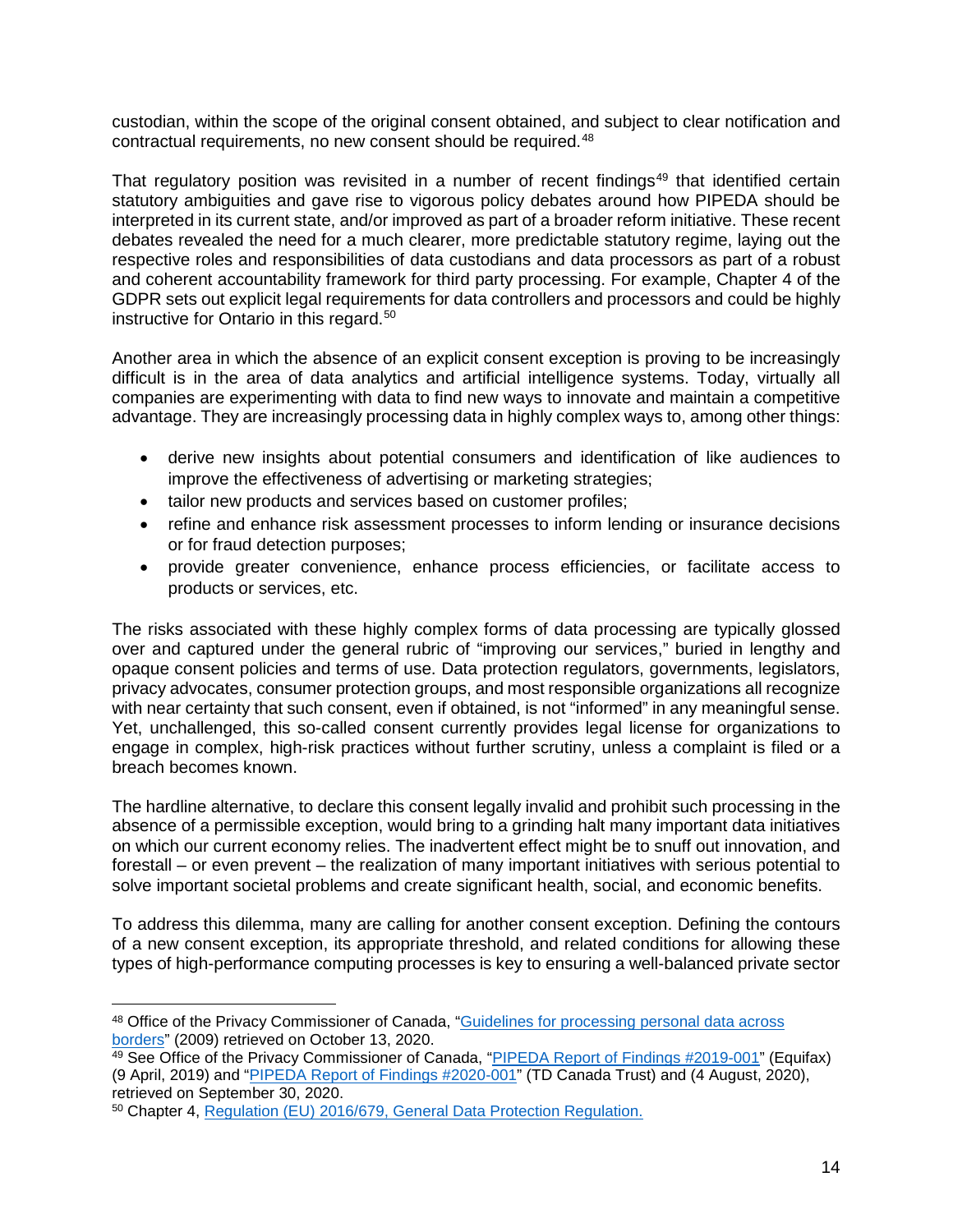privacy law that is both workable from an operational perspective and sustainable from a public trust perspective.

Trying to foresee all future insights derived from the data and possible uses that may be made of it is virtually impossible. Unknown risks associated with inherent algorithmic bias and potential downstream discriminatory harms are difficult to anticipate, let alone address. Making lending or insurance decisions, running credit checks or security screening, disclosing risky behavior to financial regulators or law enforcement, based on erroneous inferences or biased information, could have devastating economic or reputational effects on peoples' lives. Serving up tailored ads based on an individual's profile may be relatively benign, but tailoring the version of world news a person receives could have serious long-term social impacts by perpetuating existing held views, entrenching our differences and reducing our tolerance for diversity. Training machines to categorize individuals through facial recognition systems can result in grave mistakes and undermine the very dignity of human beings.<sup>[51](#page-15-1)</sup> Using social networking platforms to encourage civic engagement to vote is one thing, but allowing third parties to surreptitiously use online information to influence or nudge a person's voting behavior is viewed to be a serious affront to democracy and crosses the line of what is considered socially acceptable.<sup>[52](#page-15-2)</sup>

To deal with these serious risks, many global thought leaders are calling for a new regulatory framework to provide more meaningful protection for individuals when dealing with particularly complex, high-risk uses of data. Such a framework must include stronger accountability, transparency, and regulatory oversight based on an independent assessment and robust process for balancing relevant ethical principles. An enhanced process must consider risks and benefits, not only for the organization, its employees, and shareholders but more broadly, for individuals affected as well as society as a whole.<sup>[53](#page-15-3)</sup>

Carefully and thoughtfully defining the high-risk circumstances where consent is not reasonable, appropriate or practicable will be key to the success of a made-in-Ontario private sector privacy law. Defining the conditions and enhanced controls that can protect individuals' privacy in alternative ways, will bring greater clarity and predictability to the rules governing the respectful treatment of data, while restoring the integrity of the consent model in situations where it does work. To put it succinctly, this will be the most challenging piece to get right in any new private sector privacy law.

## <span id="page-15-0"></span>**3. Erasure**

 $\overline{a}$ 

With the ever-growing capture and generation of information that occurs as people go about their lives, they inevitably leave a lengthy digital trail behind. Much of this digital trail (also referred to as "digital exhaust") will be accessible via the internet, potentially indefinitely, including information that individuals post about themselves, or information posted about them by others. For some,

Technical report, Georgetown University Law School, Washington, DC, 10 2018.

<span id="page-15-1"></span><sup>51</sup> America Civil Liberties Union, ["Amazon's Face Recognition Falsely Matched 28 Members of Congress](https://www.aclu.org/blog/privacy-technology/surveillance-technologies/amazons-face-recognition-falsely-matched-28)  [with Mugshots"](https://www.aclu.org/blog/privacy-technology/surveillance-technologies/amazons-face-recognition-falsely-matched-28) (26 July, 2018), The Guardian, ["Google's solution to accidental algorithmic racism: ban](https://www.theguardian.com/technology/2018/jan/12/google-racism-ban-gorilla-black-people)  [gorillas"](https://www.theguardian.com/technology/2018/jan/12/google-racism-ban-gorilla-black-people)(12 January, 2018), New York Times, ["Wrongfully Accused by an Algorithm"](https://www.nytimes.com/2020/06/24/technology/facial-recognition-arrest.html) (24 June, 2020), BBC News, ["South Wales Police in court over](https://www.bbc.com/news/uk-wales-53166044) facial recognition system" (24 June, 2020) and C. Garvie, A. Bedoya, and J. Frankle. [The perpetual line-up: Unregulated police face recognition in America.](https://www.perpetuallineup.org/)

<span id="page-15-2"></span><sup>52</sup> Canadian Parliamentary Review, ["The Inception of an International Grand Committee"](http://www.revparlcan.ca/en/the-inception-of-an-international-grand-committee/) Article 2 / 14, Vol 42 No. 3 (Fall), (November 2019), retrieved on October 13, 2020.

<span id="page-15-3"></span><sup>53</sup> The Information Accountability Foundation, ["A Path to Trustworthy People Beneficial Data Activities"](https://b1f.827.myftpupload.com/wp-content/uploads/2020/04/People-Benefical-Data-Report-and-Recomendations-IAF-v3.pdf), A Report prepared for Innovation, Science and Economic Development Canada (March 2020), retrieved on October 15, 2020.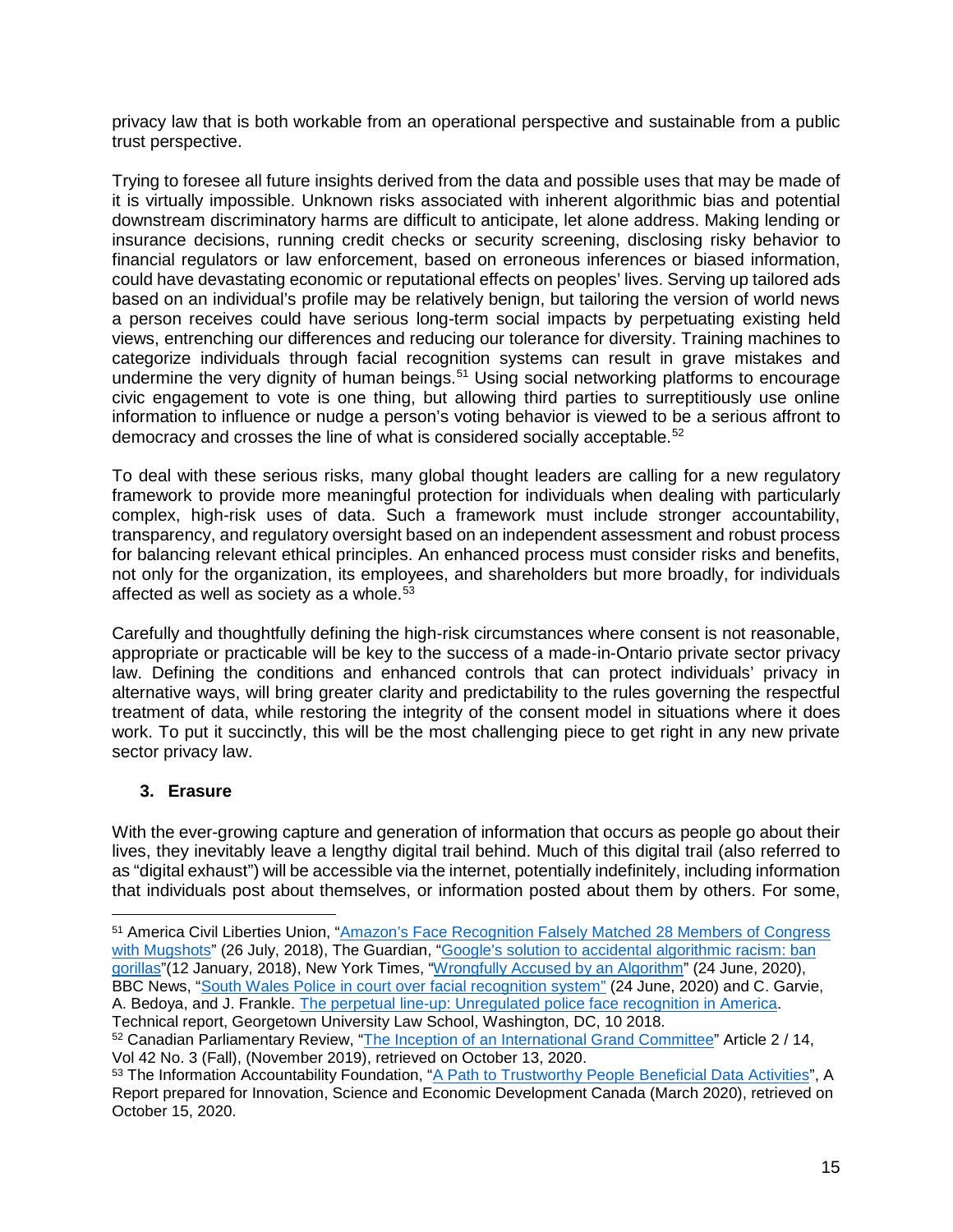this content may include embarrassing, inaccurate, outdated, or irrelevant information. With the ease of online search, this information is widely available to millions on an indeterminate basis, with significant reputational impacts on individuals. For instance, potential employers, lenders, or landlords can make decisions based on an individual's online profile, often without the person's knowledge or control.

The right to erasure (or the right to be forgotten) has emerged in modern data protection laws as a means by which individuals can request that online personal information about them be taken down or de-indexed. These concepts of deletion and/or de-indexing are complex and distinct measures that require careful consideration by the government. The following section focuses specifically on the application of these concepts in the context of information posted online.

### *Deletion at source*

If Ontario proceeds to introduce private sector privacy legislation, people should be provided with the ability to remove information that they themselves provided to an online platform for publication on the internet. This is based on the general principle that consent is revocable and individuals should be able to request the deletion of information that is no longer required to deliver a service, subject to applicable legal or contractual restrictions. In particular, minors deserve special consideration given that they may have little choice but to engage online, and should be granted the freedom of experimentation and self-discovery at a young age without worrying about the permanence of information they post about themselves online.<sup>[54](#page-16-0)</sup>

In certain limited circumstances, an individual should also have the right to request the deletion of personal information about them posted on the internet by someone else. These limited circumstances might include situations where the information was obtained illegally (such as unauthorized collection or covert recording) or posted illegally (such as copyright infringement or in violation of a court order).

However, we would caution against expanding these limited circumstances too broadly. An unqualified right to deletion risks infringing upon the freedom of expression guaranteed under section 2(b) of the *Canadian Charter of Rights and Freedoms* (Charter). Freedom of expression has been given a "large and liberal interpretation" by the Supreme Court of Canada. It has been found to protect not just speakers (or writers), but listeners (or readers) as well. Accordingly, the concept of freedom of expression has been interpreted as incorporating the derivative right of individuals to receive and access information necessary to permit meaningful discussion on a matter of public interest.<sup>[55](#page-16-1)</sup>

Ultimately, the government should strive to arrive at a framework for processing deletion requests in a manner that will ensure an appropriate balance between the right to privacy and other Charter rights, such as freedom of expression, including the derivative right of individuals to access information on matters of public interest. This may include requiring websites and platforms to establish a process for receiving and processing take down requests at first instance, subject to

<span id="page-16-0"></span> $\overline{a}$ <sup>54</sup> See for example, California's Business and Professions Code, Chapter 22.1 on *[Privacy Rights for](http://leginfo.legislature.ca.gov/faces/codes_displaySection.xhtml?lawCode=BPC§ionNum=22581.)  [California Minors in the Digital World](http://leginfo.legislature.ca.gov/faces/codes_displaySection.xhtml?lawCode=BPC§ionNum=22581.)* that requires website operators and social media platforms to enable minors to request and obtain deletion of content they post about themselves, Cal Bus. & Prof. § 22581(a)(1); see also, Office of the Privacy Commissioner of Canada, ["Draft OPC Position on Online](https://www.priv.gc.ca/en/about-the-opc/what-we-do/consultations/completed-consultations/consultation-on-online-reputation/pos_or_201801/)  [Reputation"](https://www.priv.gc.ca/en/about-the-opc/what-we-do/consultations/completed-consultations/consultation-on-online-reputation/pos_or_201801/), (January 2018) retrieved on August 22, 2020.

<span id="page-16-1"></span><sup>55</sup> *Edmonton Journal v. Alberta (Attorney General)*, [1989] 2 SCR 1326, pp. 1339-1340; *R. v. National Post*, [2010] 1 SCR 477 at para. 28.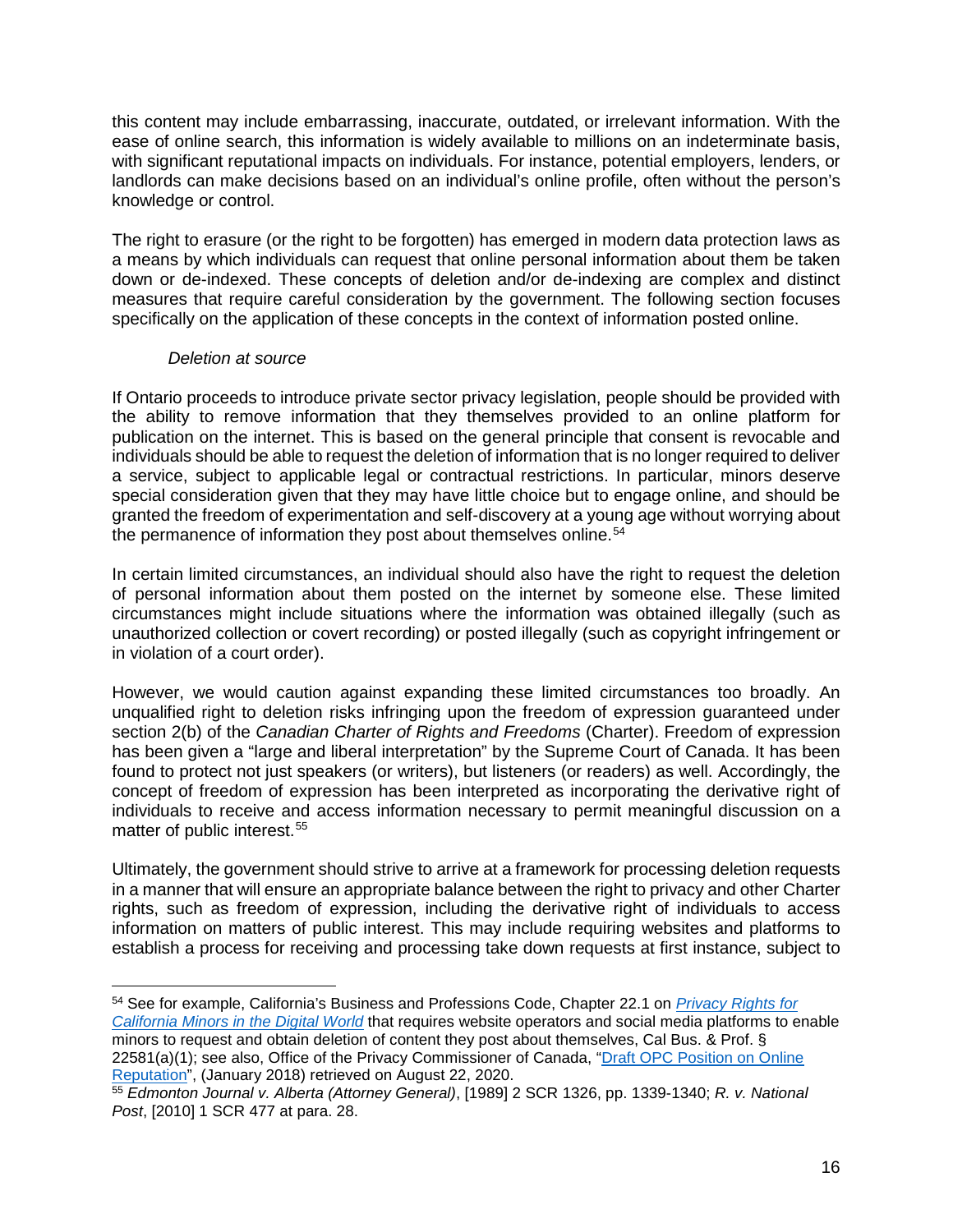an independent appeal mechanism for adjudicating disputes between an individual requesting deletion, the organization hosting the information, and, as necessary, the individual who has posted the information.

## *De-indexing*

A right to de-indexing grants individuals the right to request that certain online content linked to their name be removed from the results returned by a search engine. When information is deindexed, the source material continues to be available on the internet, but the information will not be discoverable through a name-based query. Essentially, the information remains online but becomes more difficult for others to find. De-indexing is somewhat less controversial than a broad right of deletion due to its more limited interference with the right to freedom of expression.

If passed, Quebec's Bill 64 would grant individuals the right to have any hyperlink attached to their name de-indexed where dissemination contravenes the law or a court order.<sup>[56](#page-17-0)</sup> It would also grant individuals the right to have a hyperlink attached to their name de-indexed where dissemination causes serious injury to reputation or privacy that outweighs the public's right to be informed and freedom of expression (and the request does not exceed what is necessary for preventing the injury)[.57](#page-17-1)

Quebec's Bill 64 sets out several criteria for this assessment:

- whether the person concerned is a public figure;
- whether the person concerned is a minor;
- whether the information is up to date and accurate;
- the sensitivity of the information;

 $\overline{a}$ 

- the context in which the information is disseminated;
- the time elapsed between the dissemination of the information and the de-indexing request; and,
- where the information concerns a criminal or penal procedure, the obtaining of a pardon, or the application of a restriction on the accessibility of records of the court of justice.

In our view, the assessment framework set out in Quebec's Bill 64 provides an interesting model for Ontario to examine were it to consider undertaking something similar.

In principle, the IPC supports granting individuals a right to request that their personal information be de-indexed where the information is inaccurate, inappropriate, outdated, or no longer relevant. Such requests must be examined on a case-by-case basis, taking into consideration countervailing interests of freedom of expression and access to information in the public interest. In line with our comments on deletion, the government should explore a framework that recognizes and balances these rights and interests relative to one another. This should include a defined process and/or body for managing de-indexing requests that is regarded by all impacted parties as being independent, legitimate, and workable.

<span id="page-17-1"></span><span id="page-17-0"></span><sup>56</sup> Section 28.1, National Assembly of Quebec, "Bill 64, [An Act to modernize legislative provisions as](http://www.assnat.qc.ca/en/travaux-parlementaires/projets-loi/projet-loi-64-42-1.html)  [regards the protection of personal information"](http://www.assnat.qc.ca/en/travaux-parlementaires/projets-loi/projet-loi-64-42-1.html) (12 June, 2020) retrieved on August 1, 2020. 57 Section 28.1, National Assembly of Quebec, "Bill 64, An Act to modernize legislative provisions as [regards the protection of personal information"](http://www.assnat.qc.ca/en/travaux-parlementaires/projets-loi/projet-loi-64-42-1.html) (12 June, 2020) retrieved on August 1, 2020.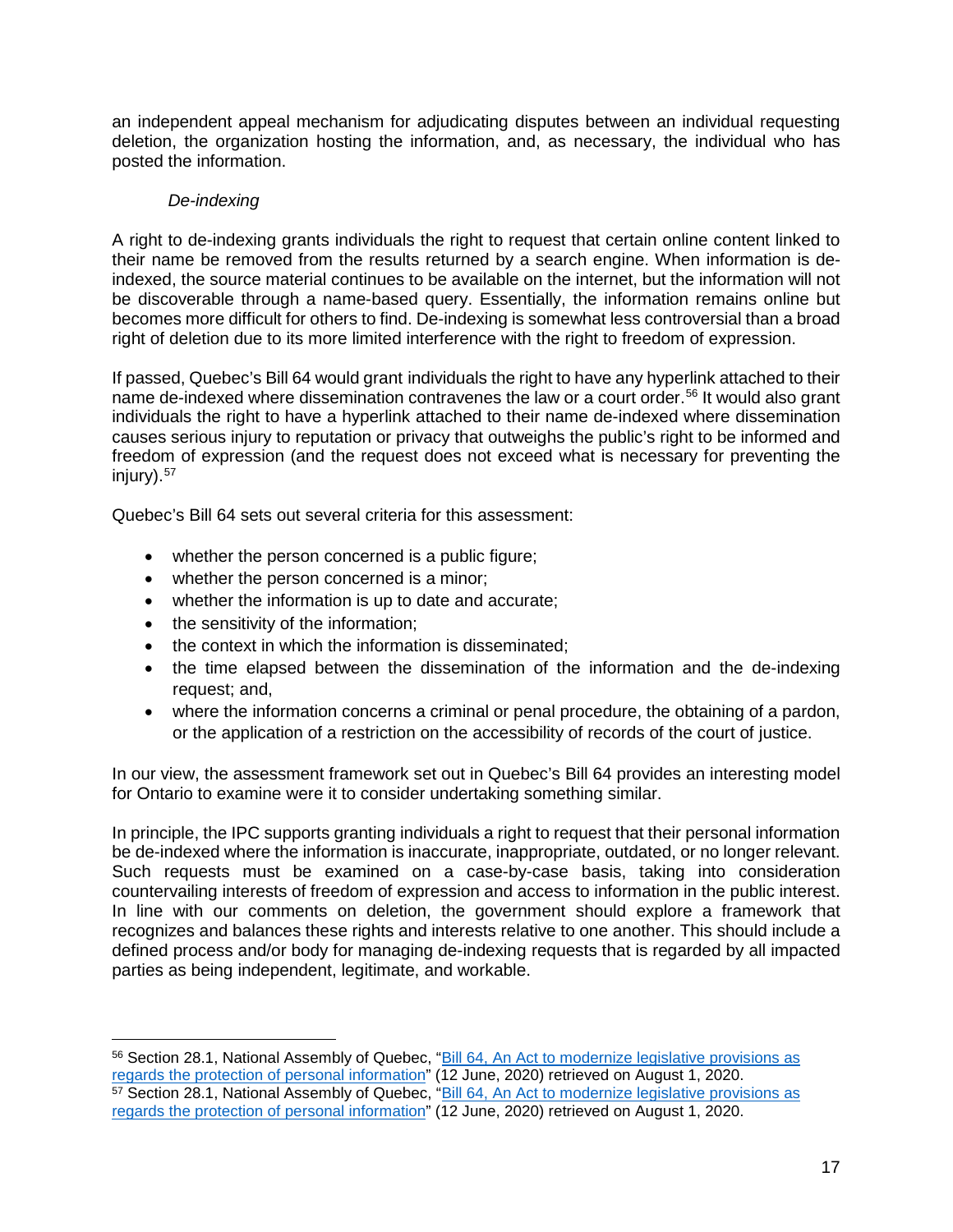The question remains, though, who is best placed to receive takedown requests and carry out such an assessment? Some believe that it is inappropriate to rely on search engines to make such fundamental decisions about the balance between the right of privacy and freedom of expression. In the Report of the Standing Committee on Access to Information, Privacy and Ethics, "*Towards Privacy by Design: Review of the Personal Information Protection and Electronic Documents Act*," the ETHI Committee suggested that one way of addressing these concerns would be to adopt a solid legislative framework and have an objective third party with the proper expertise to implement it, such as a tribunal.<sup>58</sup>

More realistically, however, the government could consider enshrining in Ontario a similar mechanism to that which is currently in place in the EU and seems to work relatively well.<sup>[59](#page-18-2)</sup> This mechanism would impose on search engines the obligation to complete an initial review and decision on de-indexing requests. It would also require search engines to provide individuals with the right to seek further redress through an independent oversight body, like the IPC, should they disagree with the search engine's decision.

## <span id="page-18-0"></span>**4. Portability**

 $\overline{a}$ 

Data portability is an explicit right for individuals to receive their personal information in a standardized digital format and move their information to another organization. As noted in the government's Discussion Paper, data portability is important for both user control and competition. According to the Competition Bureau:

Barriers to switching, called switching costs, can lead to less competitive markets where incumbents "lock-in" their customers and new competitors have no way to grow their business. The potential benefits of increased data portability for competition and productivity could be profound.<sup>[60](#page-18-3)</sup>

A right to data portability has been established in many jurisdictions, including in the European Union,  $61$  and California,  $62$  and under a sectoral-based approach in Australia<sup>[63](#page-18-6)</sup> (granting a right for individuals to access specified data in the banking and energy sectors). It is also included in the recently proposed amendments to Quebec's Bill [64](#page-18-7).<sup>64</sup> Ontario can learn from the implementation experience and models created in other jurisdictions, and the ongoing consideration of this issue by Canadian governments. When the European Union enacted the GDPR, one survey<sup>[65](#page-18-8)</sup> ranked the data portability requirements as the most difficult compliance obligation. To address these

<span id="page-18-1"></span><sup>58</sup> House of Commons, ["Report of the Standing Committee on Access to](https://www.ourcommons.ca/Content/Committee/421/ETHI/Reports/RP9690701/ethirp12/ethirp12-e.pdf) Information, Privacy and Ethics", 42<sup>nd</sup> Parliament, 1<sup>st</sup> Session (February 2018) retrieved on August 25, 2020.

<span id="page-18-2"></span><sup>59</sup> See, for instance, Google's Transparency Report on Requests to Delist under EU Privacy Law: <https://transparencyreport.google.com/eu-privacy/overview>

<span id="page-18-3"></span><sup>&</sup>lt;sup>60</sup> Competition Bureau, ["Submission to the Government of Ontario on Ontario's Data Strategy"](https://www.competitionbureau.gc.ca/eic/site/cb-bc.nsf/eng/04501.html) (29 November, 2019) retrieved on August 27, 2020.

<span id="page-18-4"></span><sup>61</sup> Article 20, [Regulation \(EU\) 2016/679, General Data Protection Regulation.](https://gdpr-info.eu/)

<span id="page-18-5"></span><sup>62</sup> Section 1798 [1.81.5. California Consumer Privacy Act of 2018 \[1798.100 -](http://leginfo.legislature.ca.gov/faces/codes_displayText.xhtml?division=3.&part=4.&lawCode=CIV&title=1.81.5) 1798.199].

<span id="page-18-6"></span><sup>63</sup> A "Consumer Data Right" was created by amending the *Competition and Consumer Act 2010*, *Australian Information Commissioner Act 2010* and *Privacy Act 1988, [Treasury Laws Amendment](https://www.aph.gov.au/Parliamentary_Business/Bills_Legislation/Bills_Search_Results/Result?bId=r6370)  [\(Consumer Data Right\) Bill 2019,](https://www.aph.gov.au/Parliamentary_Business/Bills_Legislation/Bills_Search_Results/Result?bId=r6370)* and Australian Government, ["Consumer Data Right"](https://treasury.gov.au/consumer-data-right) (June 2020) retrieved on September 1, 2020.

<span id="page-18-7"></span><sup>64</sup> Section 27, National Assembly of Quebec, "Bill 64, An Act to modernize legislative provisions as [regards the protection of personal information"](http://www.assnat.qc.ca/en/travaux-parlementaires/projets-loi/projet-loi-64-42-1.html) (12 June, 2020) retrieved on August 1, 2020.

<span id="page-18-8"></span><sup>65</sup> International Association of Privacy Professionals, "IAPP-EY Annual Privacy Governance Report 2017" retrieved on September 7, 2020.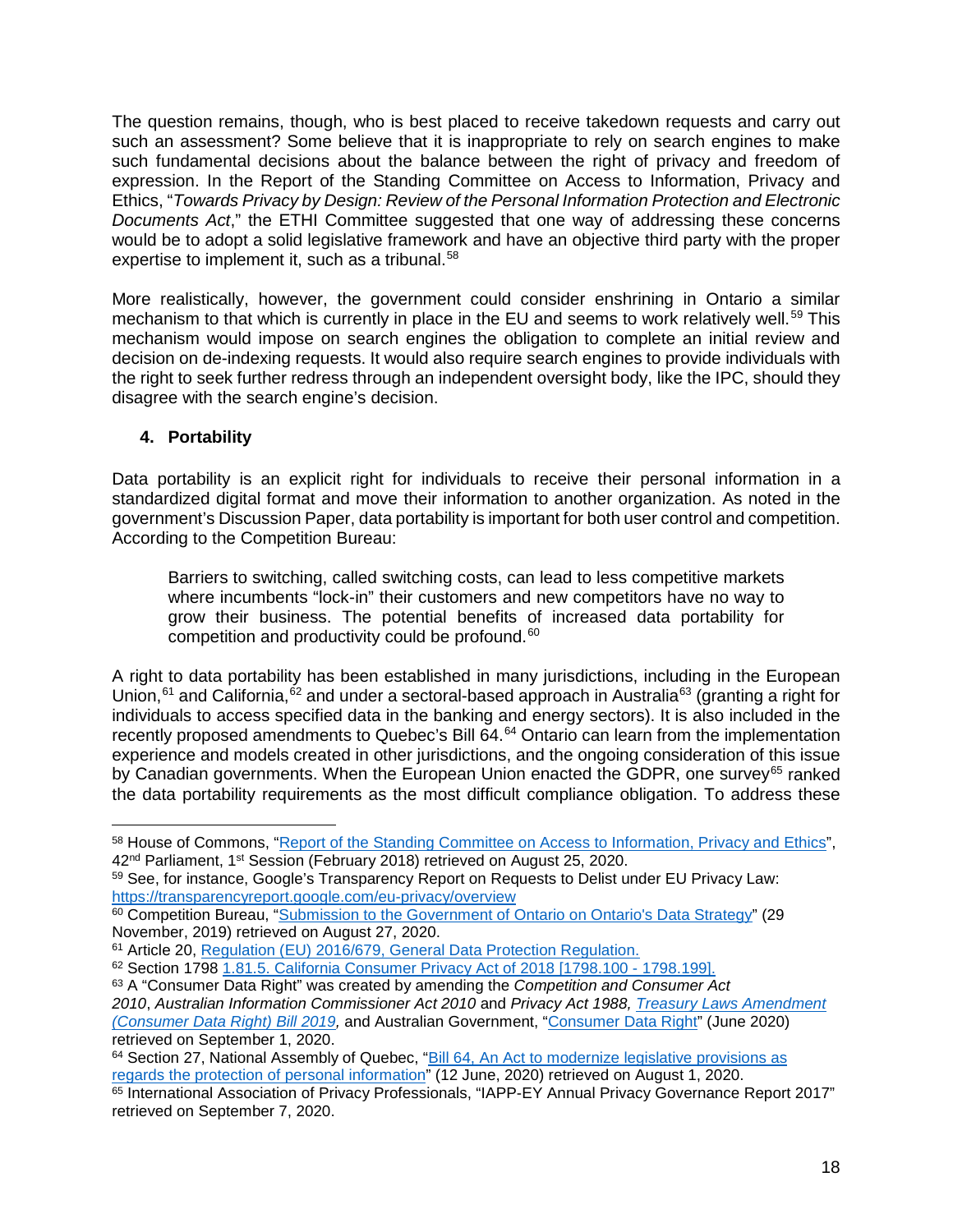concerns, the IPC supports the province's inclusion of a right to data portability in a private sector privacy framework, subject to the following important considerations.

#### *Interoperability*

The GDPR grants individuals the right to receive their own personal data in a "structured, commonly used and machine-readable format." The European Data Protection Board (EDPB)<sup>[66](#page-19-0)</sup> issued guidance to support implementation of the GDPR standard, which states:

The terms "structured," "commonly used," and "machine-readable" are a set of minimal requirements that should facilitate the interoperability of the data format provided by the data controller. In that way, "structured, commonly used, and machine readable" are specifications for the means, whereas interoperability is the desired outcome.<sup>[67](#page-19-1)</sup>

The GDPR does not impose specific recommendations on the format of the personal data to be provided given the wide range of potential data types. The EDPB has indicated that the most appropriate format will differ across sectors.<sup>[68](#page-19-2)</sup>

The Ontario government should recognize that organizations may require support to operationalize this requirement. As noted by ISED, there may be a need to develop common approaches to data transfer, reception, and use, potentially through sector-specific codes of practice or the development of technical industry standards.<sup>[69](#page-19-3)</sup> The goal of ensuring common approaches could also be reached by the enactment of sector-specific industry regulations developed in consultation with relevant stakeholders of that sector.

#### *Scope*

 $\overline{a}$ 

The government also should carefully consider the scope of any data portability requirements and the potential need to enact reasonable exceptions. For instance, the GDPR provides for exceptions where compliance would reveal a trade secret or would not be technically feasible.

There remains some uncertainty regarding the scope of the portability requirements established in Article 20 of the GDPR. One report suggested that the portability requirements were being interpreted too broadly by regulators.<sup>[70](#page-19-4)</sup> The report was based on guidance issued by the EDPB, where the Board clarified that the right to data portability covers data provided knowingly and actively by the data subject, and the personal data generated by his or her activity, which can include observed data by organizations. In the same guidelines, however, the EDPB advised that

<span id="page-19-0"></span><sup>66</sup> The European Data Protection Board (EDPB) is an independent European body, which contributes to the consistent application of data protection rules throughout the European Union, and promotes cooperation between the EU's data protection authorities. The EDPB is composed of representatives of the national data protection authorities, and the European Data Protection Supervisor (EDPS). European Data Protection Board, ["About EDPB"](https://edpb.europa.eu/about-edpb/about-edpb_en) retrieved on September 7, 2020.

<span id="page-19-1"></span><sup>67</sup> European Data Protection Board, ["Guidelines on the right to "data portability"](https://ec.europa.eu/newsroom/article29/item-detail.cfm?item_id=611233) (27 October, 2017) retrieved on August 31, 2020.

<span id="page-19-2"></span><sup>68</sup> European Data Protection Board, ["Guidelines on the right to "data portability"](https://ec.europa.eu/newsroom/article29/item-detail.cfm?item_id=611233)" (27 October, 2017) retrieved on August 31, 2020.

<span id="page-19-3"></span><sup>&</sup>lt;sup>69</sup> Innovation, Science and Economic Development Canada, ["Strengthening Privacy for the Digital Age"](https://www.ic.gc.ca/eic/site/062.nsf/eng/h_00107.html) (21 May, 2019) retrieved on July 30, 2020.

<span id="page-19-4"></span><sup>&</sup>lt;sup>70</sup> International Association of Privacy Professionals, "European Commission, experts uneasy over WP29 [data portability interpretation"](https://iapp.org/news/a/european-commission-experts-uneasy-over-wp29-data-portability-interpretation-1/) (25 April, 2017) retrieved on September 8, 2020.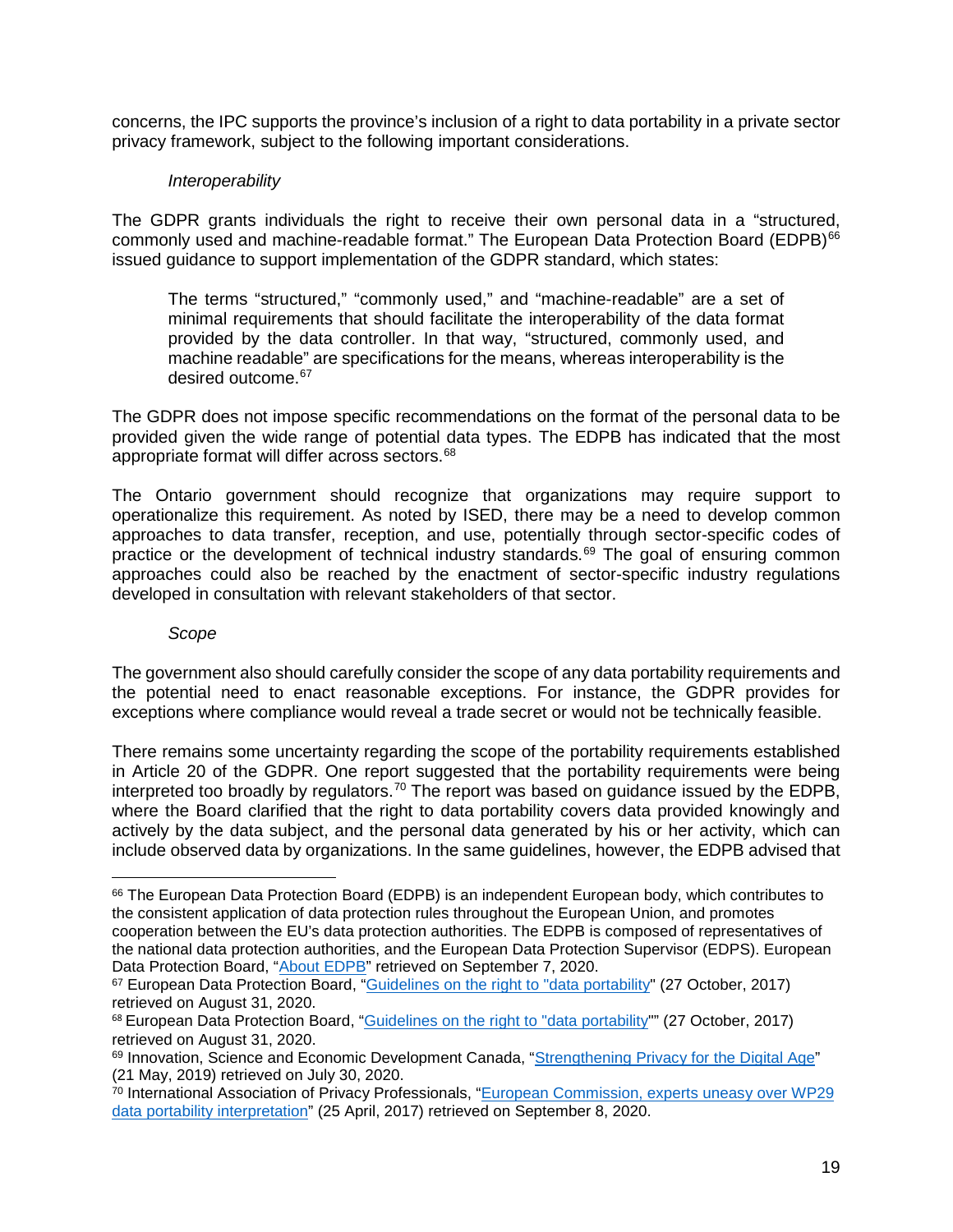the scope should exclude "inferred data" and "derived data", which include personal data that are created by a service provider (for example, algorithmic results).

Like the Ontario government, ISED has posed questions about the scope of portability requirements in its white paper *Strengthening Privacy for the Digital Age: Proposals to modernize the Personal Information Protection and Electronic Documents Act* ("Strengthening Privacy for the Digital Age"), asking for feedback from stakeholders on whether the portability provisions should capture derived data.<sup>[71](#page-20-1)</sup> It would be important to compare feedback received, particularly from organizations that have had to comply with the GDPR, to shed as much practical light on this issue as possible.

## <span id="page-20-0"></span>**5. Oversight, compliance, and enforcement**

Modern privacy regimes need to focus on both effective mechanisms to support compliance and enhanced enforcement powers to address serious or egregious non-compliance.

As ISED noted in *Strengthening Privacy for the Digital Age*, a data protection regulator can be most effective when supported by a framework that grants it authority in four key areas:

- 1. education and outreach
- 2. proactive advice and dialogue
- 3. complaints and investigations
- 4. enforcement tools to address non-compliance.<sup>[72](#page-20-2)</sup>

We strongly agree that the government should explore the full spectrum of regulatory compliance tools.

### *Compliance support*

 $\overline{a}$ 

Amidst increasing calls to help guide and educate organizations and enhance digital literacy among the broader public, a made-in-Ontario private sector privacy law should provide the IPC with a broad and explicit mandate to conduct research, provide education, and issue guidance and advisory opinions. The IPC has a strong and long-standing practice of providing such services to public sector organizations, and the health, child and family services sectors. Subject to sufficient resources and capacity, such services could likewise be extended to private sector organizations that would become subject to a new Ontario law.

Any modern legislative initiative must consider providing the regulator with the ability to deploy some of the agile and cutting-edge regulatory tools that are being widely tested in other jurisdictions. For example, the United Kingdom Information Commissioner's Office (ICO) offers a wide range of innovative regulatory solutions, and has recently begun beta testing regulatory sandboxes.<sup>[73](#page-20-3)</sup> A sandbox is a safe space where organizations can experiment and test innovative

<span id="page-20-1"></span><sup>71</sup> European Data Protection Board, ["Guidelines on the right to "data portability"](https://ec.europa.eu/newsroom/article29/item-detail.cfm?item_id=611233)" (27 October, 2017) retrieved on August 31, 2020.

<span id="page-20-2"></span><sup>72</sup> Innovation, Science and Economic Development Canada, ["Strengthening Privacy for the Digital Age"](https://www.ic.gc.ca/eic/site/062.nsf/eng/h_00107.html) (21 May, 2019) retrieved on August 12, 2020; citing Centre for Information and Policy Leadership,

<span id="page-20-3"></span>[<sup>&</sup>quot;Regulating for Results: Strategies and Priorities for Leadership and Engagement"](https://www.informationpolicycentre.com/uploads/5/7/1/0/57104281/cipl_final_draft_regulating_for_results_-_strategies_and_priorities_for_leadership_and_engagement.pdf) (25 September, 2017). <sup>73</sup> Information Commissioner's Office, "Sandbox beta phase Discussion Paper" (March 2019) retrieved on August 20, 2020.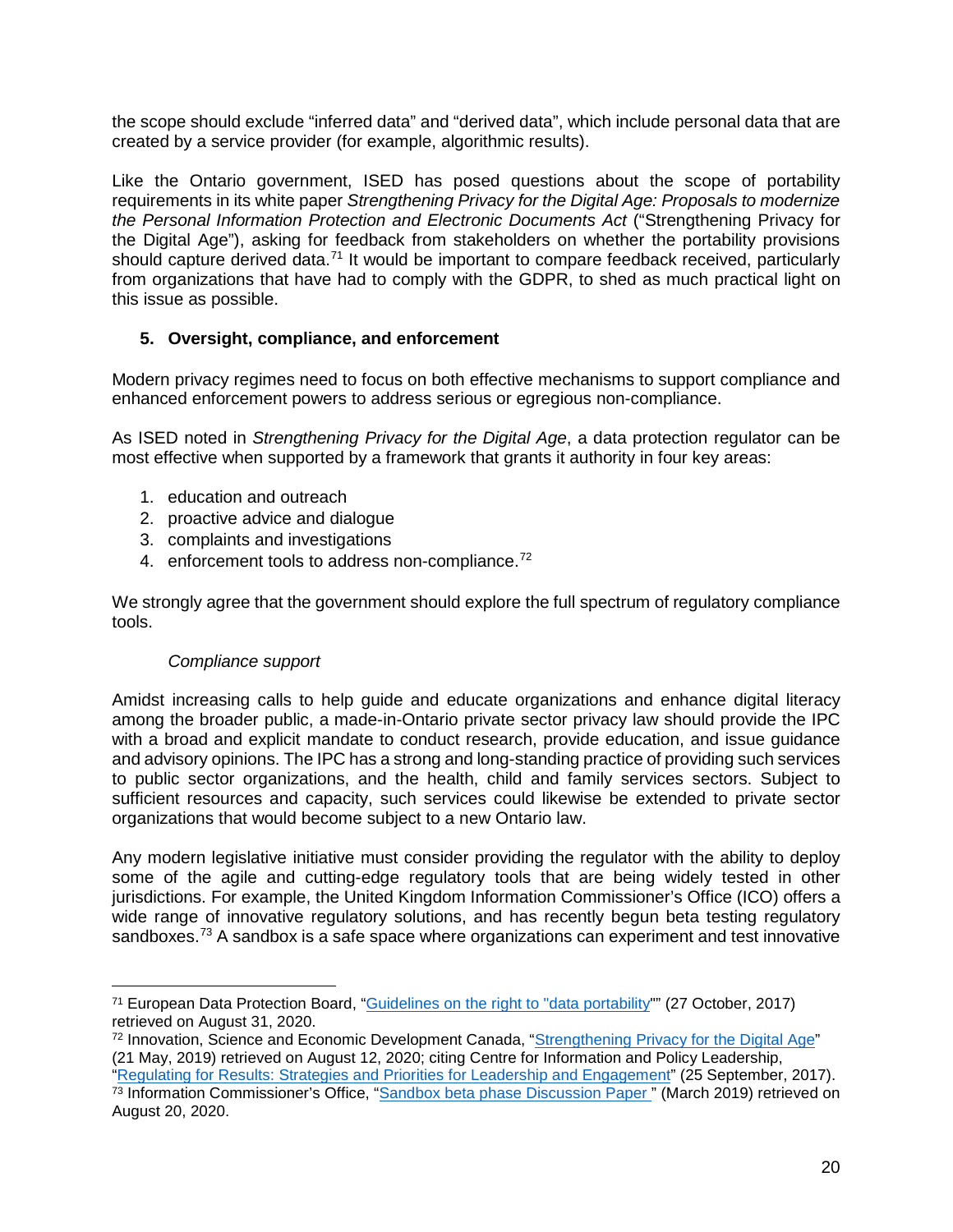products and services in consultation with the regulator to ensure compliance with legislation.[74](#page-21-0) According to the ICO, its sandbox trial has helped organizations deliver new products and services to assure that they have built-in privacy. The ICO further noted that sandboxes have helped their office better understand how organizations are innovating in the use of personal information and where additional ICO quidance may be helpful.<sup>[75](#page-21-1)</sup>

We also encourage the exploration of codes of practice and certification schemes as another proactive compliance tool. There may be many benefits associated with a framework that incentivizes organizations to develop codes of practice proactively, provided there is a role for the oversight body to approve or sanction them. The GDPR encourages the development of codes, particularly for specific sectors and small and medium businesses,[76](#page-21-2) and ISED's *Strengthening Privacy for the Digital Age* also explores ways to further incentivize codes, including validation from the OPC.<sup>[77](#page-21-3)</sup>

## *Complaints and investigations*

 $\overline{a}$ 

Increasingly, privacy complaints and investigations cross jurisdictional boundaries. Thus, it will be important to grant authority for the regulator to share information with other data protection authorities, given the need to harmonize investigative processes across provincial and international borders wherever possible. Also, privacy matters can overlap with other regulatory mandates, such as consumer protection agencies or human rights tribunals. Information sharing with other regulators would support cooperation and help ensure that regulatory oversight and responses are streamlined, rather than duplicative or unduly onerous for organizations who experience a data breach across several jurisdictions or undertake a data initiative that raises more than privacy implications.

Processing complaints is an important aspect of a privacy regulator's mandate. However, handling high volumes of complaints can be resource intensive and is not always the most effective or efficient way of protecting Ontarians' privacy from the most serious of risks.<sup>[78](#page-21-4)</sup>

We recommend that any new private sector privacy law should grant the regulator with discretion to determine whether it will investigate complaints received. For example, under the *Personal Health Information Protection Act, 2004*, (PHIPA), the IPC may decide not to conduct a formal review of a complaint for any reason the IPC considers proper, including if the subject of the complaint has adequately responded to it or if another procedure is more appropriate for dealing with the complaint, such as through a health regulatory college. Several other laws provide privacy regulators the authority to decline to investigate complaints that are frivolous, vexatious, made in bad faith, or are an abuse of a right.<sup>[79](#page-21-5)</sup> Additionally, the privacy regulator should have discretion, subject to basic statutory or common law rules of procedural fairness, to determine its own

<span id="page-21-1"></span><span id="page-21-0"></span><sup>74</sup> Centre for Information and Policy Leadership, ["Regulatory Sandboxes in Data Protection: Constructive](https://www.informationpolicycentre.com/uploads/5/7/1/0/57104281/cipl_white_paper_on_regulatory_sandboxes_in_data_protection_-_constructive_engagement_and_innovative_regulation_in_practice__8_march_2019_.pdf)  [Engagement and Innovative Regulation in Practice"](https://www.informationpolicycentre.com/uploads/5/7/1/0/57104281/cipl_white_paper_on_regulatory_sandboxes_in_data_protection_-_constructive_engagement_and_innovative_regulation_in_practice__8_march_2019_.pdf) (8 March, 2019) retrieved on August 19, 2020. <sup>75</sup> United Kingdom Information Commissioner's Office, ["Information Commissioner's Annual Report and](https://ico.org.uk/media/about-the-ico/documents/2618021/annual-report-2019-20-v83-certified.pdf)  [Financial Statements 2019-20"](https://ico.org.uk/media/about-the-ico/documents/2618021/annual-report-2019-20-v83-certified.pdf) (20 July, 2020), retrieved on August 21, 2020. <sup>76</sup> Article 40, [Regulation \(EU\) 2016/679, General Data Protection Regulation.](https://gdpr-info.eu/)

<span id="page-21-2"></span>

<span id="page-21-3"></span><sup>77</sup> Innovation, Science and Economic Development Canada, ["Strengthening Privacy for the Digital Age"](https://www.ic.gc.ca/eic/site/062.nsf/eng/h_00107.html) (21 May, 2019) retrieved on August 12, 2020

<span id="page-21-4"></span><sup>78</sup> Centre for Information and Policy Leadership, ["Regulatory Sandboxes in Data Protection: Constructive](https://www.informationpolicycentre.com/uploads/5/7/1/0/57104281/cipl_white_paper_on_regulatory_sandboxes_in_data_protection_-_constructive_engagement_and_innovative_regulation_in_practice__8_march_2019_.pdf)  [Engagement and Innovative Regulation in Practice"](https://www.informationpolicycentre.com/uploads/5/7/1/0/57104281/cipl_white_paper_on_regulatory_sandboxes_in_data_protection_-_constructive_engagement_and_innovative_regulation_in_practice__8_march_2019_.pdf) (8 March, 2019) retrieved on August 19, 2020. <sup>79</sup> For example see, paragraph 12.2(1)(b) of the *[Personal Information Protection and Electronic](https://laws-lois.justice.gc.ca/ENG/ACTS/P-8.6/page-2.html#docCont)* 

<span id="page-21-5"></span>*[Documents Act](https://laws-lois.justice.gc.ca/ENG/ACTS/P-8.6/page-2.html#docCont) (S.C. 2000, c. 5)*, section 37 of the *[Personal Information Protection Act Chapter P-6.5](https://www.qp.alberta.ca/1266.cfm?page=P06P5.cfm&leg_type=Acts&isbncln=9780779814381&display=html)* and section 52 of P-39.1 - *[Act Respecting the Protection of Personal Information in the Private Secto](http://legisquebec.gouv.qc.ca/en/showdoc/cs/P-39.1)*r.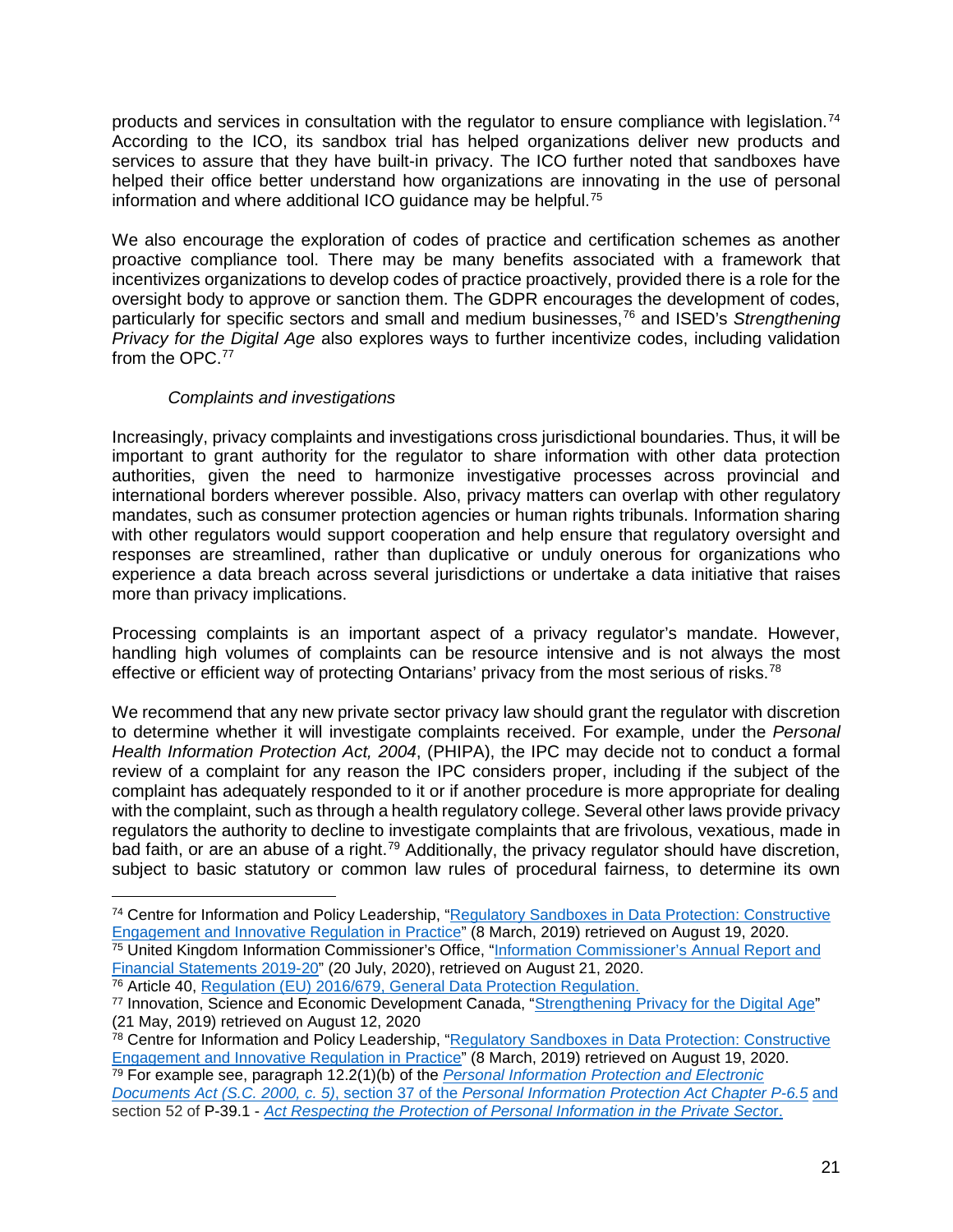investigative and tribunal processes, such as where an expedited or abridged investigation process may be more appropriate.<sup>[80](#page-22-0)</sup>

#### *Enforcement powers*

As noted in the Ontario government's Discussion Paper, strong oversight and enforcement powers are crucial to modernizing privacy protections and building public trust and confidence in the data-driven economy. Enforcement mechanisms create incentives for compliance and ensure serious incidents of non-compliance can be effectively addressed. In particular, the IPC supports a proposal to explore a proportionate approach to enforcement based on the size and revenue of an organization and the circumstances of the complaint.

If it proceeds with made-in-Ontario private sector privacy legislation, the government should consider equipping the regulator with enforcement tools such as order-making powers, the ability to administer administrative monetary penalties, the authority to issue production orders, and the ability to perform audits. In the most egregious cases, there should also be a regime for significant offences and fines to be administered by the Attorney General on the regulator's recommendation. Unconscionable data practices, failure to notify in the event of a data breach, knowingly or recklessly contravening the law, obstructing a regulator's investigation, defying a regulator's order, or retaliating against a whistleblower are examples of the types of offences that should figure into a private sector privacy law.

Recent amendments to PHIPA have provided the IPC with the power to order administrative monetary penalties. Internationally, both the GDPR and CCPA provide for monetary penalties for non-compliance, and in the European Union, administrative fines can be imposed by the privacy authority.[81](#page-22-1) Recently, Quebec Bill 64 proposes administrative monetary penalties and a regime for fines.

Order making powers are critically important for effective oversight and compliance. The IPC's ability to issue orders significantly enhances our ability to enforce PHIPA and Part X of the *Child, Youth and Family Services Act*. As a last resort, order-making powers encourage organizations to follow guidance and meaningfully participate in alternative dispute resolution processes. Our experience with order-making powers in the public sector has shown that when there is a risk that the IPC will issue an order compelling enforcement, stakeholders are more inclined to reach a mediated solution, which means reduced enforcement and compliance costs for everyone involved, and often results in a more satisfying, robust and quicker resolution of the issues.

The Discussion Paper briefly mentions mandatory breach reporting, a critical and indispensable piece of any modern privacy law. A breach-reporting regime brings greater transparency to data security-related incidents. Many jurisdictions require organizations to notify affected individuals and the privacy regulator once a certain risk threshold is established and imposes sanctions in the event of non-compliance. In line with other provincial and federal privacy statutes and international precedents, the government should require mandatory breach reporting in the private sector, as it does in the health and child and family services sectors. It should also carefully consider the appropriate threshold for reporting to match that in PIPEDA and Alberta's *Personal* 

<span id="page-22-0"></span><sup>80</sup> Centre for Information and Policy Leadership, "Regulating for Results: Strategies and Priorities for [Leadership and Engagement"](https://www.informationpolicycentre.com/uploads/5/7/1/0/57104281/cipl_final_draft_regulating_for_results_-_strategies_and_priorities_for_leadership_and_engagement.pdf) (25 September, 2017) retrieved on August 12, 2020.

<span id="page-22-1"></span><sup>81</sup> Article 83, [Regulation \(EU\) 2016/679, General Data Protection Regulation.](https://gdpr-info.eu/)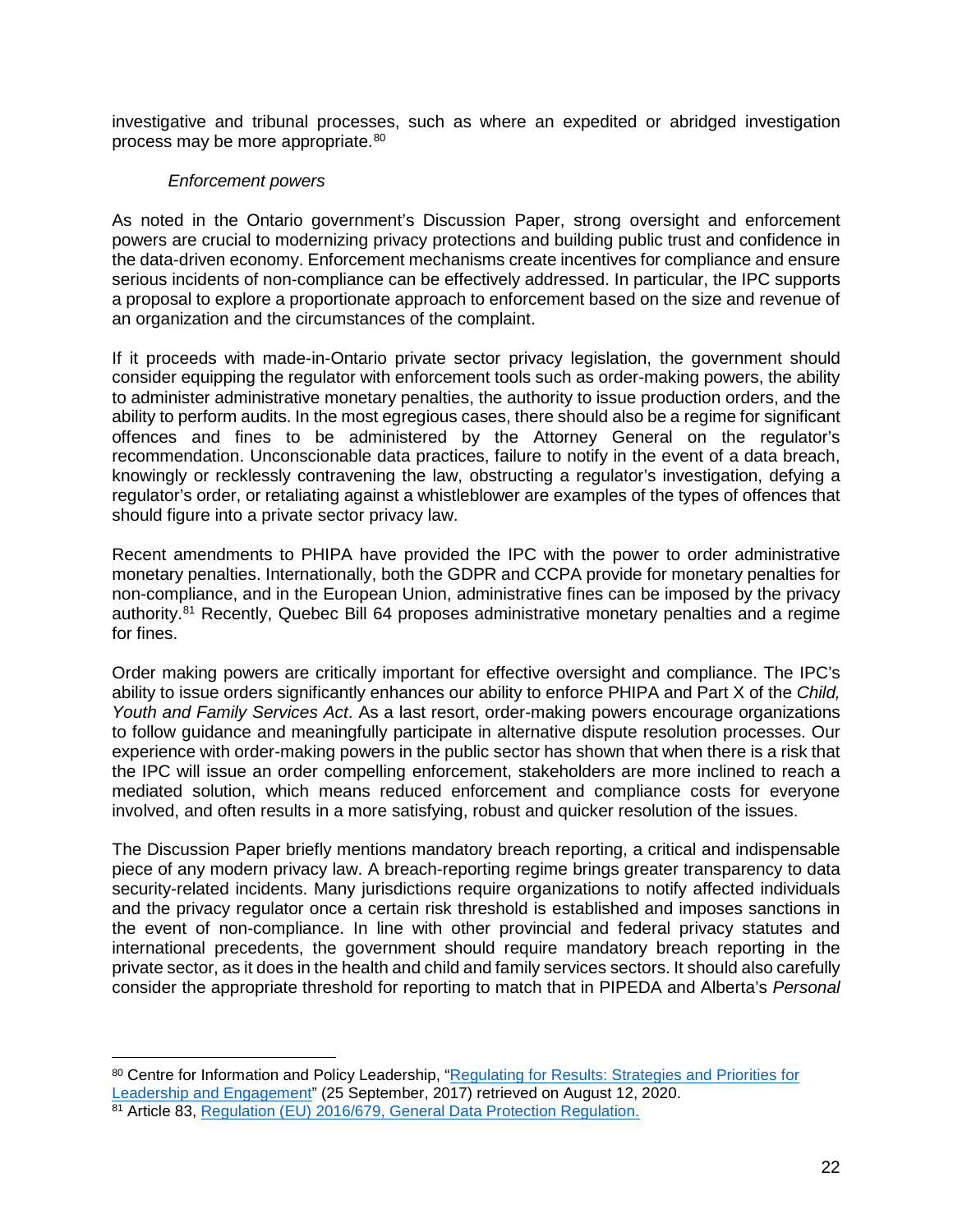*Information Protection Act* (PIPA)<sup>[82](#page-23-1)</sup> and impose serious consequences for failure to do so. Another important feature of a breach-reporting regime, such as Ontario's PHIPA, requires organizations to keep records of breaches they experience and produce relevant statistics to the regulator on an annual basis.<sup>[83](#page-23-2)</sup> This record-keeping process provides a window into potential trends over time or systemic security risks that require additional attention.

# <span id="page-23-0"></span>**6. De-identification**

De-identification is widely recognized as a potential solution for striking an effective balance between privacy protection and innovative data uses. It is a process for removing direct and indirect personal identifiers from a dataset or otherwise transforming the data to help ensure that the individuals in the dataset are not identifiable. According to Ontario's FIPPA, de-identification "means to remove the following information:

- 1. Information that identifies an individual.
- 2. Information that could be used, either alone or with other information, to identify an individual based on what is reasonably foreseeable in the circumstances."[84](#page-23-3)

What is "reasonably foreseeable in the circumstances" will depend on the state of the data itself and the context in which it is used and/or released. As outlined in the IPC's de-identification guidance, the extent of de-identification required to protect the privacy of individuals, while preserving as much utility in the information as possible, must be assessed as a function of the re-identification risks involved.<sup>[85](#page-23-4)</sup> Accordingly, the government should consider introducing a riskbased assessment framework that requires the consideration of contextual factors, such as:

- the purpose for which the de-identified dataset will be used (a specific, restricted and known purpose v. an unspecified, unrestricted and unknown purpose)
- by whom (an accredited researcher affiliated with a reputable institution, a trusted third party with whom there is a longstanding contractual relationship or an unknown member of the public)
- the user's likely motivations (to derive insights for scholarly or commercial purposes, a motivated intruder or a malicious attacker)
- the environment in which data are intended to be released (release to a trusted agent v. release via a highly controlled data centre v. release via a restricted online portal or open release to the public via the Internet)
- other publicly available datasets (census data, birth and death data, family trees and genealogical websites).[86](#page-23-5)

<span id="page-23-1"></span> $\overline{a}$ <sup>82</sup> Specifically, a "real risk of significant harm." See Alberta *Personal Information Protection Act* s.34.1(1); and the Federal *Personal Information Protection and Electronic Documents Act* s.10.1(1).

<span id="page-23-2"></span><sup>83</sup> Section 6.4 of [Ontario Regulation 329/04](https://www.ontario.ca/laws/regulation/040329) made pursuant to the *Personal Health Information Protection Act, 2004*.

<span id="page-23-3"></span><sup>84</sup> [Section 49.1\(2\)](https://www.ontario.ca/laws/statute/90f31#BK77) of the *Freedom of Information and Protection of Privacy Act*, R.S.O. 1990, c. F.31. A similar definition can be found in *Personal Health Information Protection Act, 2004*, S.O. 2004, C. 3 section 2

<span id="page-23-4"></span><sup>85</sup> Office of the Information and Privacy Commissioner of Ontario, "De-identification Guidelines for [Structured Data"](https://www.ipc.on.ca/wp-content/uploads/2016/08/Deidentification-Guidelines-for-Structured-Data.pdf) (June 2016) retrieved on September 1, 2020.

<span id="page-23-5"></span><sup>86</sup> For an overview of different use cases that highlight these various contextual factors, see the Canadian Anonymization Network (CANON)'s [Data Sharing Use Cases,](https://deidentify.ca/wp-content/uploads/2020/08/Data-Sharing-Use-Cases-Quick-Reference-Guide.pdf) retrieved on October 15, 2020.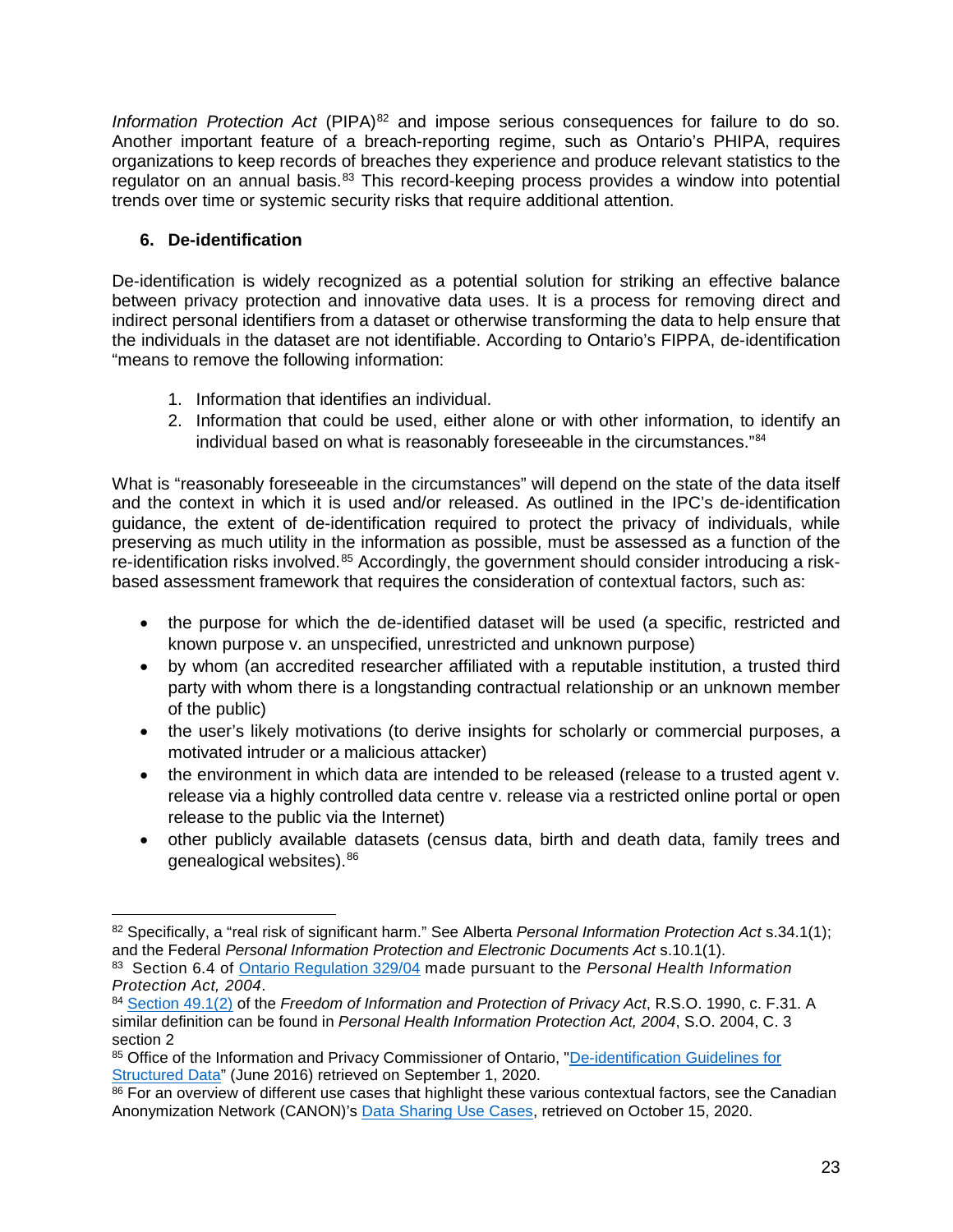Re-identification risks also depend on the governance controls in place to protect the data from possibly being re-identified either deliberately or inadvertently. Such controls may include:

- information security safequards;
- technical, organizational or structural means of segregating datasets;
- due diligence verifications of third parties to whom data will be released;
- user access controls;
- contractual restrictions on any further uses or disclosures;
- confidentiality obligations of users;
- regular compliance monitoring and testing through audits, access logs, re-identification attacks and other risk assessments;
- an effective containment and notification requirement in the event of inadvertent re-identification.<sup>[87](#page-24-0)</sup>

Moreover, to further guard against deliberate re-identification, there should be a clear statutory prohibition against wilfully using or attempting to use information that has been de-identified for the purpose of re-identifying an individual, as was recently introduced in PHIPA.<sup>[88](#page-24-1)</sup>

Recognizing the difficulty of interpreting and applying thresholds in abstraction of context, the relatively low risks of using or disclosing data that have been properly de-identified and the tremendous value that can be derived therefrom, the government may wish to consider exempting de-identified data from consent. By implication, this would bring de-identified data within the scope of the law and require organizations to respect other obligations, such as accountability, security, and transparency, so they are better positioned to manage dynamic risks and ensure the data remain de-identified. Quebec's Bill 64, for example, includes an exception to consent for the use of personal information if the information is de-identified, and is necessary for study or research or statistics.<sup>[89](#page-24-2)</sup> If the Ontario government follows suit by creating an exception to consent for using or disclosing de-identified information for certain purposes, it must be clear that the process of de-identification to get the data in that state should not require consent. Otherwise, the consent exception would become self-defeating.

The GDPR also recognizes partial measures such as pseudonymization, where personal information is coded in such a manner that cannot be attributed to a specific individual without the use of additional information which exists (such as a code key), but is kept separately and protected by technical and organizational measures. The GDPR builds in incentives for organizations to pseudonymize data as a means of helping controllers and processors meet their obligations related to data minimization, security safeguards, and data protection by design. Pseudonymization also allows the internal analyses of data within the same controller when appropriate technical and organizational measures have been taken to ensure that those processing the data are kept separate from those who hold the key. A similar provision would help address the ongoing uncertainty under many Canadian privacy laws as to whether coded information in the hands of the same organization that also holds the code key, can ever be truly de-identified within the meaning of our current statutory definitions.

<span id="page-24-0"></span><sup>&</sup>lt;sup>87</sup> The applicability of these controls will depend on the use case in question, see CANON Data Sharing<br>Use Cases. *ibid*.

<span id="page-24-1"></span><sup>88</sup> PHIPA, [section 11.2](https://www.ontario.ca/laws/statute/04p03#BK18) and [section 72\(1\)\(b.1\).](https://www.ontario.ca/laws/statute/04p03#BK117)

<span id="page-24-2"></span><sup>89</sup> Section 12, National Assembly of Quebec, "Bill 64, An Act to modernize legislative provisions as [regards the protection of personal information"](http://www.assnat.qc.ca/en/travaux-parlementaires/projets-loi/projet-loi-64-42-1.html) (12 June, 2020) retrieved on October 15, 2020.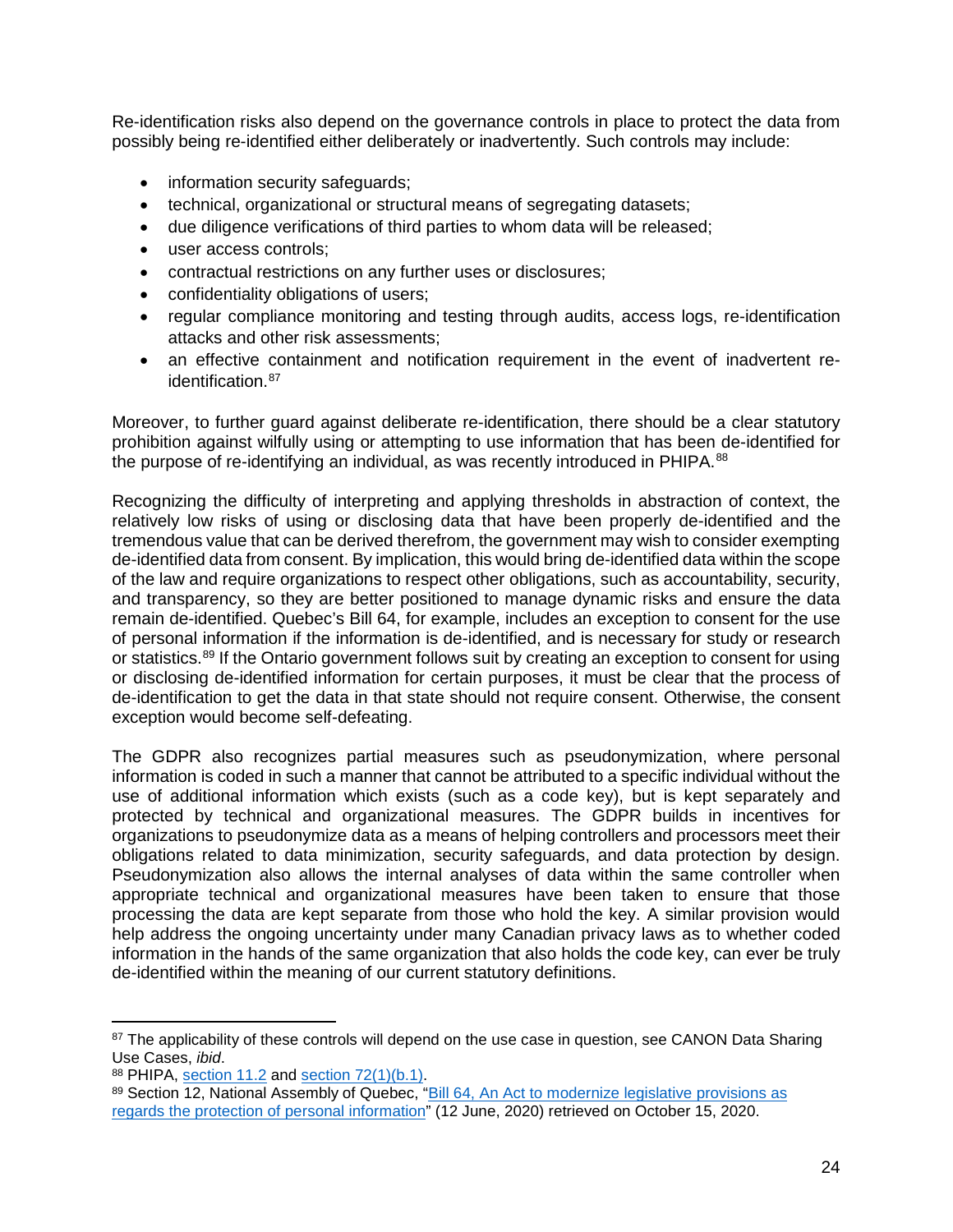In any future Ontario private sector privacy law, we would encourage government to define deidentification in a manner consistent with how it is defined under PHIPA and FIPPA to support cross-sectoral data sharing. To further support an interoperable framework beyond Ontario, the government should explore the definitions of de-identification in other jurisdictions and where appropriate, ensure consistency. Under a technology-neutral framework, the government should also ensure that any definitions adopted are not limited to any particular privacy-enhancing technology, given the likelihood that these will evolve and become superseded by others.

We would also recommend that the government consider defining other related terms across the full spectrum of identifiability, including pseudonymization. The goal should be to incentivize organizations to pseudonymize personal data as a way of enhancing protections for individuals, while helping organizations meet their security obligations and facilitate internal data use and analyses provided effective governance controls are in place to separate the code key.

## <span id="page-25-0"></span>**7. Scope and application**

The IPC endorses the government's proposal to extend the application of the law to noncommercial organizations. As noted above, the effectiveness of PIPEDA is limited by the federal heads of power. A made-in-Ontario private sector privacy law could address current gaps in PIPEDA*'s* scope of application*,* including employee information held by provincially regulated workplaces and the non-commercial activities of organizations such as non-profits, unions and political parties.

### *Employees*

 $\overline{a}$ 

In Quebec, Alberta, and British Columbia, all employees' personal information is protected by their applicable private sector privacy law. In Ontario, only employees in federally regulated workplaces, such as banks, telecommunication companies, and airlines, are protected under PIPEDA. The privacy of Ontarians working in any other private sector organization remains unprotected.

Yet, as we know, employers across all sectors can hold highly sensitive personal information about their employees, ranging from health information and performance assessments, to personal communications on work-issued devices. The COVID-19 pandemic has only emphasized the vulnerability of employee personal information. For example, media reports suggest that employers are increasingly exploring the adoption of surveillance measures in light of the recent influx of employees working from home.<sup>[90](#page-25-1)</sup> Additionally, employers are engaging in contact tracing and disease monitoring of employees as organizations reopen.<sup>[91](#page-25-2)</sup> Individuals should have the ability to perform their jobs with the confidence that their employer will keep them safe, while also respecting their privacy rights. Accordingly, we recommend that any private sector privacy law in Ontario should apply to all employee personal information to fill this glaring gap in privacy protection.

<span id="page-25-1"></span><sup>90</sup> CBC, ["No slacking allowed: companies keep careful eye on work-from-home productivity during](https://www.cbc.ca/news/business/working-from-home-employer-monitoring-1.5561969)  [COVID-19"](https://www.cbc.ca/news/business/working-from-home-employer-monitoring-1.5561969) (14 May, 2020) retrieved on August 31, 2020.

<span id="page-25-2"></span><sup>91</sup> Professor Teresa Scassa, "Privacy and Contact Tracing: Comments to INDU Committee of the House [of Commons"](https://www.teresascassa.ca/index.php?option=com_k2&view=item&id=326:privacy-and-contact-tracing-comments-to-indu-committee-of-the-house-of-commons&Itemid=80) (1 June, 2020) retrieved on July 27, 2020.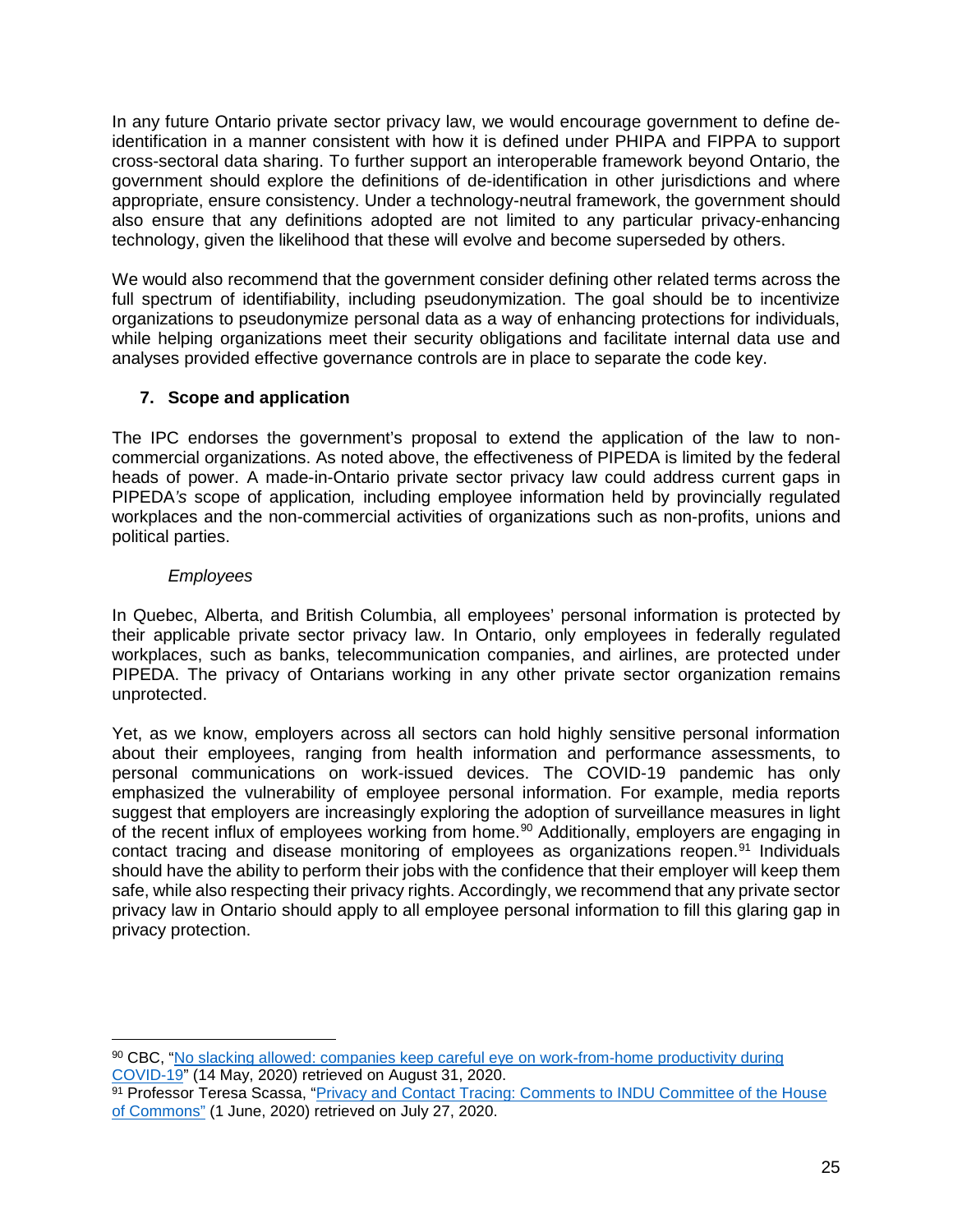#### *Non-commercial organizations*

A growing number of organizations, including charitable foundations, associations, unions, professional bodies, etc., are engaging in non-commercial data collection activities, which are not covered under PIPEDA. As the government noted in its Discussion Paper, with which we agree, any future Ontario private sector privacy law must aim to protect personal information regardless of whether it is held by a commercial business or by a not-for-profit organization.

### *Political parties*

We also recommend that the scope of application extend coverage to include political parties. In Ontario, political parties are not covered by privacy laws at either the provincial or federal level. In British Columbia, political parties are subject to the province's private sector privacy legislation, and Quebec's Bill 64 proposes amendments that would establish privacy protections for electors concerning personal information held by political parties.<sup>[92](#page-26-1)</sup>

The large amount of personal information held by political parties, coupled with advances in the technology enabling them to collect, integrate, and analyze data in ways that could not have been previously imagined, reveals a widening gap in protection and oversight of individual privacy rights. This problem is compounded by the fact that increasingly our engagement with political parties is through online platforms. The most effective way of making Ontario's political parties accountable for protecting privacy is by making them subject to Ontario's privacy laws. The public's expectation regarding the right to privacy is the same whether they engage with a private company, the government, or a political party. Citizen trust depends on the measures in place to protect personal information. The Cambridge Analytica revelations shook the public's confidence by shining a light on the ability of third parties to create and sell psychological profiles obtained through analysis of Facebook data for political purposes.<sup>[93](#page-26-2)</sup>

As Professor Teresa Scassa noted, public concern about political parties is mounting: "[t]here have been reports and studies, op-eds and editorials, privacy commissioner complaints, a competition bureau complaint, and even legal action. There is a growing gulf between what Canadians expect when it comes to the treatment of their personal data and the obligations of political parties."[94](#page-26-3) We also believe the government should take action to address this issue.

## <span id="page-26-0"></span>**8. Data sharing**

 $\overline{a}$ 

We appreciate that there is a need for increased data sharing between organizations, potentially in different sectors, and agree that solutions such as data trusts are worth exploring.

As there is no universal definition of a data trust, the government must consider the intended purpose or role for data trusts, determine which model of data trust is most appropriate for the

<span id="page-26-1"></span><sup>92</sup> National Assembly of Quebec, "Bill 64, An Act to modernize legislative provisions as regards the [protection of personal information"](http://www.assnat.qc.ca/en/travaux-parlementaires/projets-loi/projet-loi-64-42-1.html) (June 12, 2020) proposed amendments to Section 551.1.1 and 551.1.2 of the *Elections Act*, retrieved on August 1, 2020.

<span id="page-26-3"></span><span id="page-26-2"></span><sup>93</sup> Vian Bakir, "Psychological Operations in Digital Political Campaigns: Assessing Cambridge Analytica's [Psychographic Profiling and Targeting.](https://www.frontiersin.org/articles/10.3389/fcomm.2020.00067/full)" (September 3, 2020), retrieved October 12, 2020. See also: Joint investigation of Facebook, Inc. by the Privacy Commissioner of Canada and the Information and Privacy Commissioner for British Columbia, PIPEDA [Report of Findings #2019-002](https://www.priv.gc.ca/en/opc-actions-and-decisions/investigations/investigations-into-businesses/2019/pipeda-2019-002/#toc3-2) (April 25, 2019). 94 Professor Teresa Scassa ["Data Protection Laws and Political Parties: No Half Measures"](http://www.teresascassa.ca/index.php?option=com_k2&view=item&id=330:data-protection-laws-and-political-parties-no-half-measures&Itemid=80) (16 August, 2020) retrieved on August 27, 2020.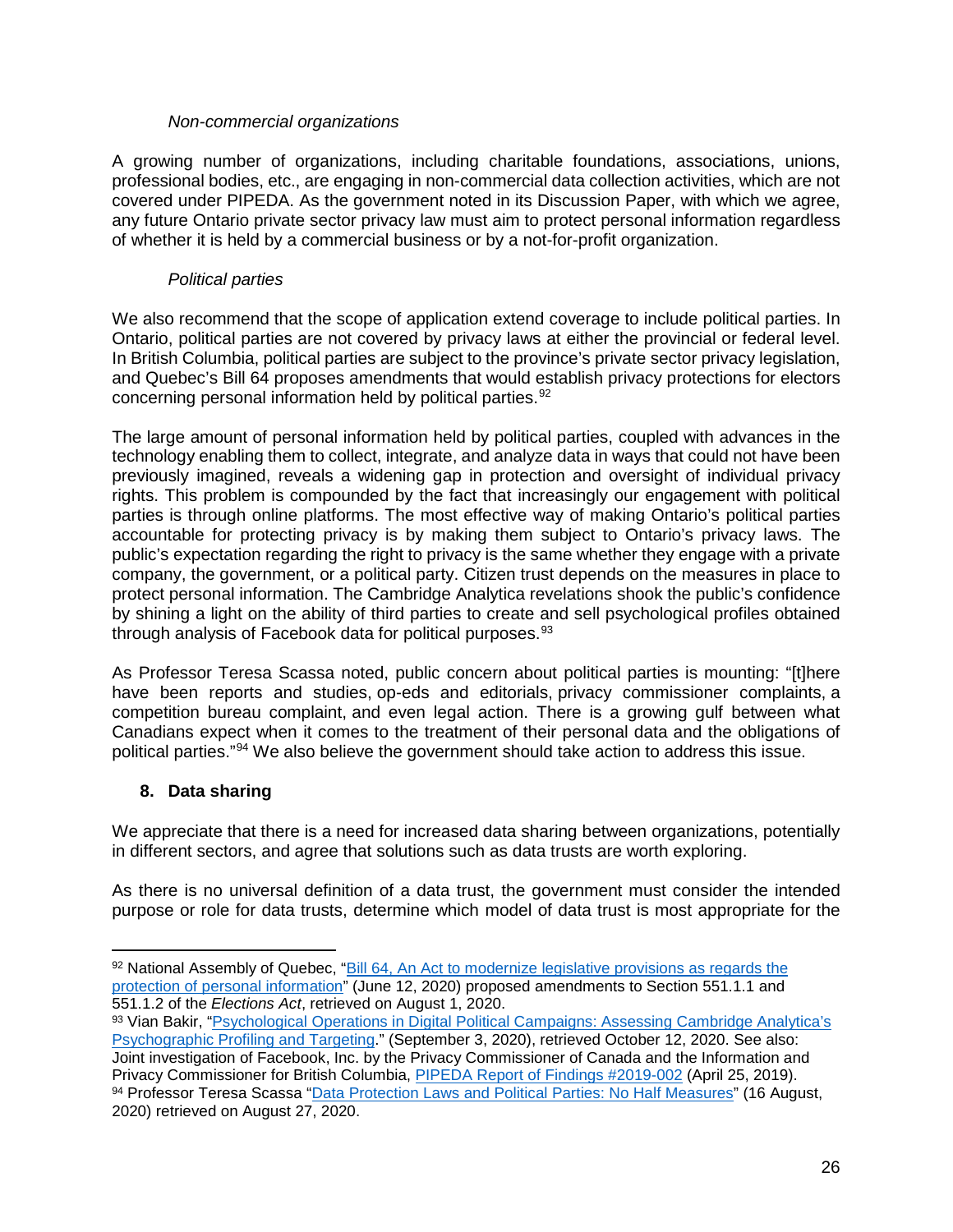Ontario context and define the conditions under which it can be used. The UK-based Open Data Institute (ODI) has researched data trusts, identifying several types, ranging from a formal legal structure, to less formal repositories of data, and public oversight of data access.<sup>[95](#page-27-0)</sup> ODI has also noted that data trusts can fulfill a range of purposes, such as data sharing and ensuring the safe and secure storage of data, and can take different legal forms, such as a contractual framework (for example, a data sharing agreement), or a public organization that sets and enforces standards.<sup>[96](#page-27-1)</sup>

While data trusts are a relatively recent term of art, there are existing examples of trusted data entities for the government to draw from when determining how to approach this issue. For example, the Institute for Clinical Evaluative Sciences (ICES) is an Ontario-based, independent non-profit organization that allows researchers to access data in a manner that ensures the ongoing privacy and security of the data. ICES must comply with enhanced requirements in privacy legislation, including PHIPA, that go over and above those required of other organizations. Every three years, the IPC must conduct a review of ICES' practices and procedures for protecting the privacy and confidentiality of the personal information and personal health information it receives in order to preserve its status and authorities as a prescribed entity.

As demonstrated by this and other national and international data trust initiatives, both the public and private sectors are turning to different models of data trusts for a range of purposes. When determining whether to facilitate data trusts through made-in-Ontario private sector privacy legislation, we recommend that government consult broadly with various sectors, and privacy and technology experts. Rather than ascribe to a single model, we recommend that the government explore different forms and models of data trusts and consider setting out, either in law or by way of more flexible regulation, the minimum criteria for establishing the trust's authority, composition, mandate, and evaluation criteria. Also, as per our Office's previous public comments on this issue, $97$  we recommend that they be subject to regulatory oversight by the IPC as a backstop to ensure true independence and accountability to the people of Ontario.

### **Supplementary comments on trans-border data flows**

An important issue that was not raised in the Discussion Paper, but needs to be addressed, is the regulation of the cross-border transfer of data. Many existing frameworks include requirements to ensure that an appropriate level of privacy and security protection remains in place when data flows across borders.

In Canada, the approach taken to date has held organizations accountable for personal information transferred to other jurisdictions by providing a comparable level of protection through contractual or other means.<sup>[98](#page-27-3)</sup> Regulatory guidelines have been issued regarding the elements to be included in notice requirements to inform individuals of the related risks, though (as noted above) these have been the subject of much recent discussion and controversy in Canada and

 $\overline{a}$ <sup>95</sup> The Open Data Institute, ["What is a Data Trust?"](https://theodi.org/article/what-is-a-data-trust/#1527168650599-ae3e3b8c-e22a62d2-2d92%3E.) (8 July, 2018) retrieved on July 31, 2020.

<span id="page-27-1"></span><span id="page-27-0"></span><sup>96</sup> The Open Data Institute, ["Data trusts: legal and governance considerations"](https://theodi.org/wp-content/uploads/2019/04/General-legal-report-on-data-trust.pdf) (April 2019) retrieved on July 27, 2020.

<span id="page-27-2"></span><sup>97</sup> Information and Privacy Commissioner of Ontario, "Open Letter from Commissioner re: Sidewalk Labs' [Proposal"](https://www.ipc.on.ca/wp-content/uploads/2019/09/2019-09-24-ltr-stephen-diamond-waterfront_toronto-residewalk-proposal.pdf) (26 September, 2019), retrieved on September 28, 2020.

<span id="page-27-3"></span> $98$  PIPEDA Principle 4.1.3: "An organization is responsible for personal information in its possession or custody, including information that has been transferred to a third party for processing. The organization shall use contractual or other means to provide a comparable level of protection while the information is being processed by a third party."